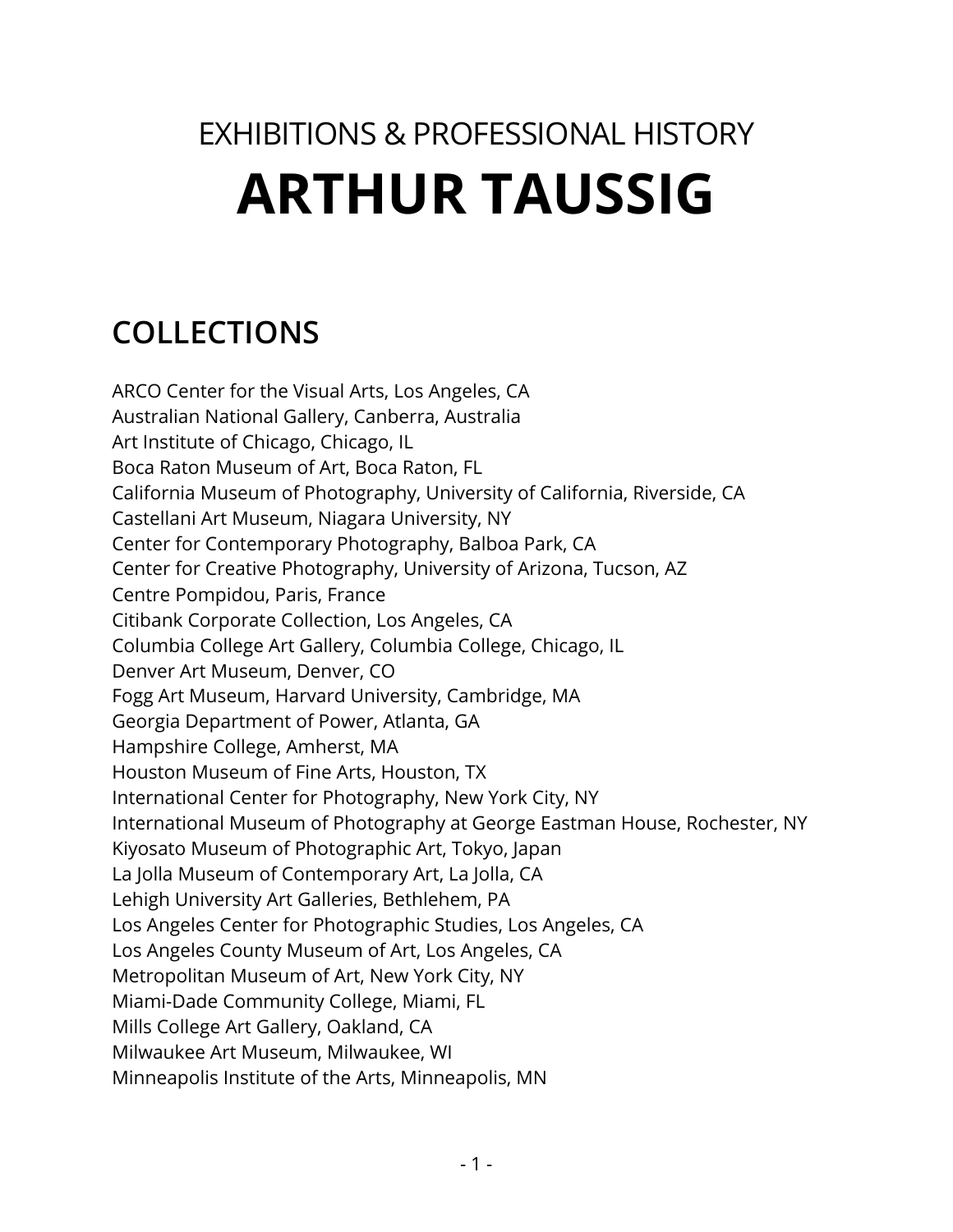# **COLLECTIONS (cont'd.)**

Museum of Contemporary Art, Los Angeles, CA Museum of Contemporary Photography, Columbia College, Chicago, IL Museum of Modern Art, New York City, NY National Art Gallery of Australia, Melbourne, Australia National Museum of American Art, Smithsonian Institution, Washington, D.C. (70,000 objects) New Mexico State University Art Gallery, Las Cruces, NM New Orleans Museum of Art, New Orleans, LA Newport Harbor Art Museum, Newport Beach, CA New York Public Library, New York City, NY Northern Virginia Community College, Arlington, VA Oakland Museum of Art, Oakland, CA Portland Art Museum, Portland, OR (73 objects) Princeton Art Museum, Princeton, NJ Phoenix College Art Gallery, Phoenix, AZ Rhode Island School of Design, Art Museum, Providence, RI Rochester Institute of Technology, Rochester, NY St. Louis Museum of Art, St. Louis, MO San Francisco Museum of Modern Art, San Francisco, CA Santa Barbara Museum of Art, Santa Barbara, CA Seattle Art Museum, Volunteer Park, Seattle, WA Security Pacific National Bank Corporate Collection, Los Angeles, CA Shadai Gallery, Tokyo College of Photography, Tokyo, Japan Sheldon Gallery, University of Nebraska, Lincoln, NE Smith College Museum of Art, Northampton, MA Smithsonian American Art Museum, Washington, D.C. (97 objects) Spencer Museum of Art, University of Kansas, Lawrence, KS Stephen White Gallery, Los Angeles, CA Tweed Museum of Art, University of Minnesota, Duluth, MN Tyler University Art Museum, Tyler, TX University of California, Frederick Wight Art Museum, Los Angeles, CA University of California, Grunwald Center for the Graphic Arts, Los Angeles, CA University of Oklahoma Museum of Art, Norman, OK University of New Mexico Art Museum, Albuquerque, NM Wellesley College Museum, Wellesley, MA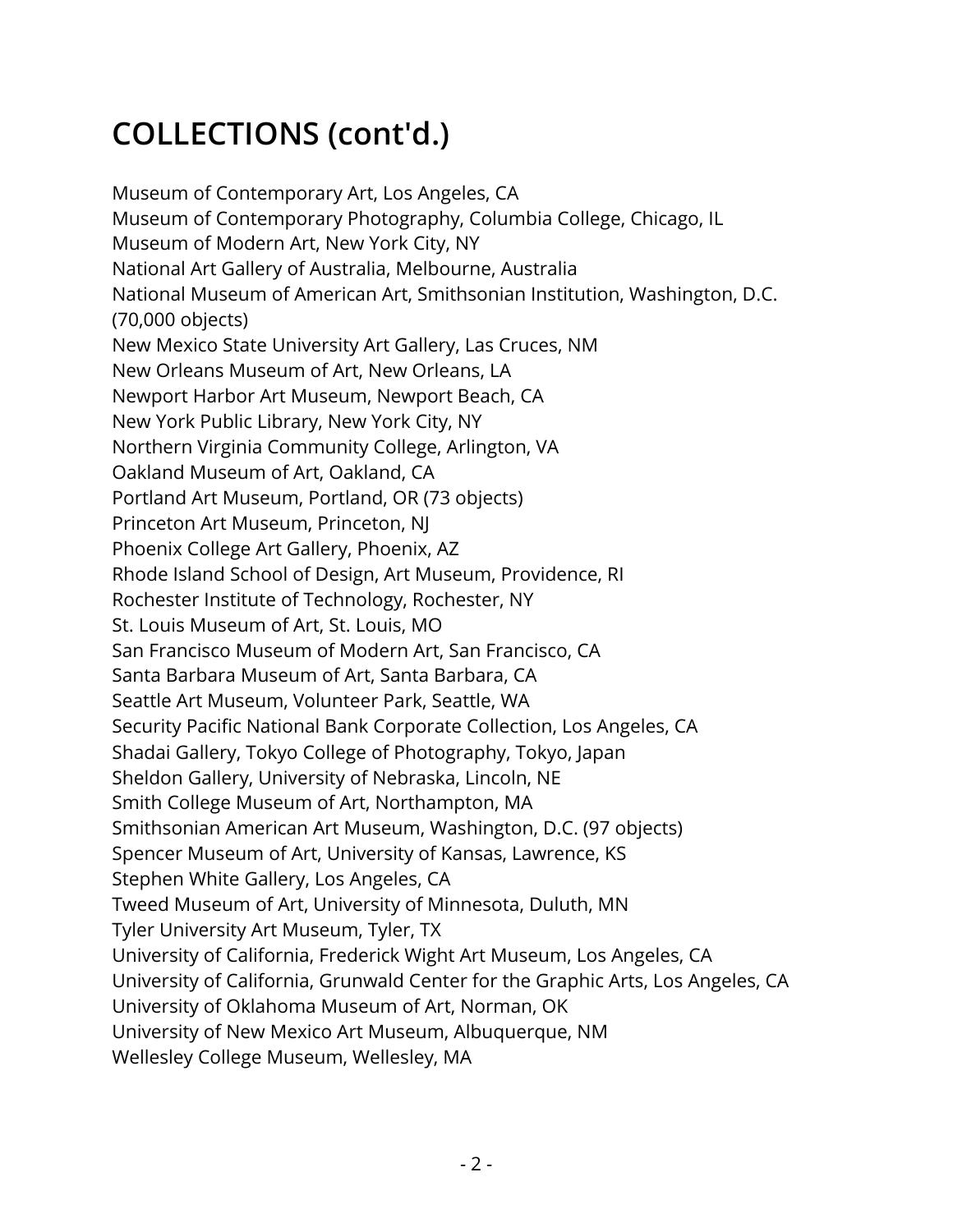# **REPRESENTATION**

Stephen Cohen Gallery, Los Angeles Gallerie Petra Brandla, Prague, The Czech Republic

# **EXHIBITIONS**

### 2021 Group Exhibitions

Monterey Museum of Art, Monterey, CA, "Artfully Yours" Palacio de Bellas Artes, Mexico City, Mexico,"Early Color Photography in Mexico" Sylvia White Gallery, Agoura Hills, CA, "Spring Group Show" D'Art Center, Norfolk, VA "Merged II – Collage"

## 2020 Solo Exhibitions

Philosophical Research Society Gallery, Los Angeles, CA, "The Tarot"

## 2020 Group Exhibitions

Coastline Community College Gallery, Costa Mesa, CA,"See It May Way" Las Lagunas Gallery, Laguna Beach, CA, "Digital Collages" D'Art Center, Norfolk, VA "Divulge: A National Exhibition Featuring the use of Art for Therapy, Coping, and Mental Health Awareness"

### 2019 Group Exhibitions

Coastline Community College Gallery, Costa Mesa, CA, "Kitsch-in-Synch" The Barker Hanger, Santa Monica, CA, "PhotoLA" Coastline Community College Gallery, Costa Mesa, CA, "Dessert/Desert" Chaffey Community Museum of Art, Ontario, CA "West End Photo Open"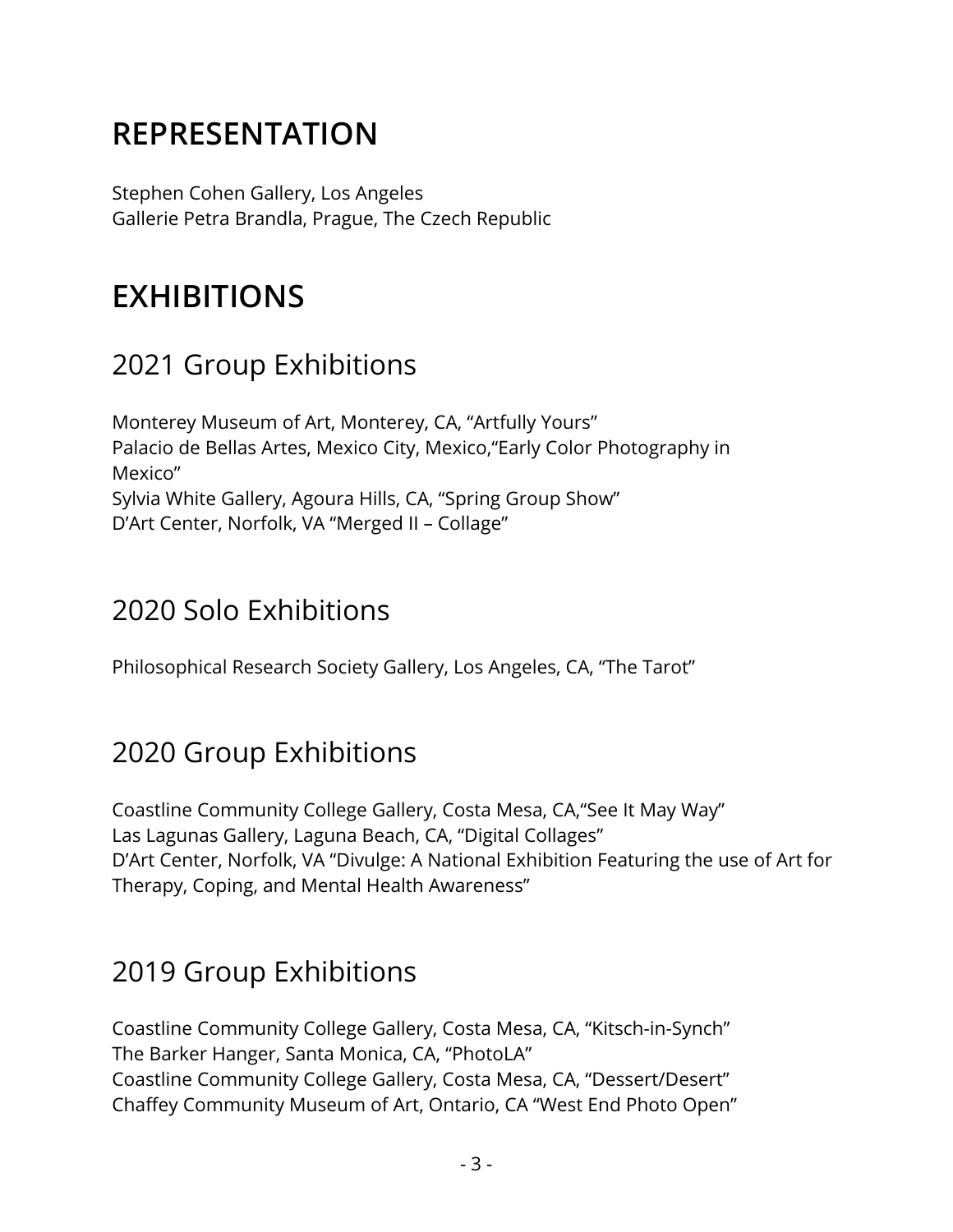Elizabeth Houston Gallery, New York City, NY

## 2015 Solo Exhibitions

Stephen Cohen Gallery, Los Angeles, CA, "Arthur Taussig: A Life of Reflection"

#### 2013 Group Exhibitions

Orange County Museum of Art, Newport Beach, CA, "California Landscape into Abstraction"

#### 2012 Group Exhibitions

USC Fisher Museum of Art, University of Southern California, Los Angeles, CA, "Sight Specific: LACPS and the Politics of Community" Ben Maltz Gallery, Oris College of Art and Design, Los Angeles, CA "Meticulosity"

#### 2011 Solo Exhibitions

Orange Coast College, Art Center Gallery, Costa Mesa, CA

#### 2011 Group Exhibitions

Steven Cohen Gallery, Los Angeles, CA, "Public Spaces" George Eastman House, Rochester, NY, "Benefit Exhibition" SF Camerawork Gallery, San Francisco, CA, "Auction Exhibition"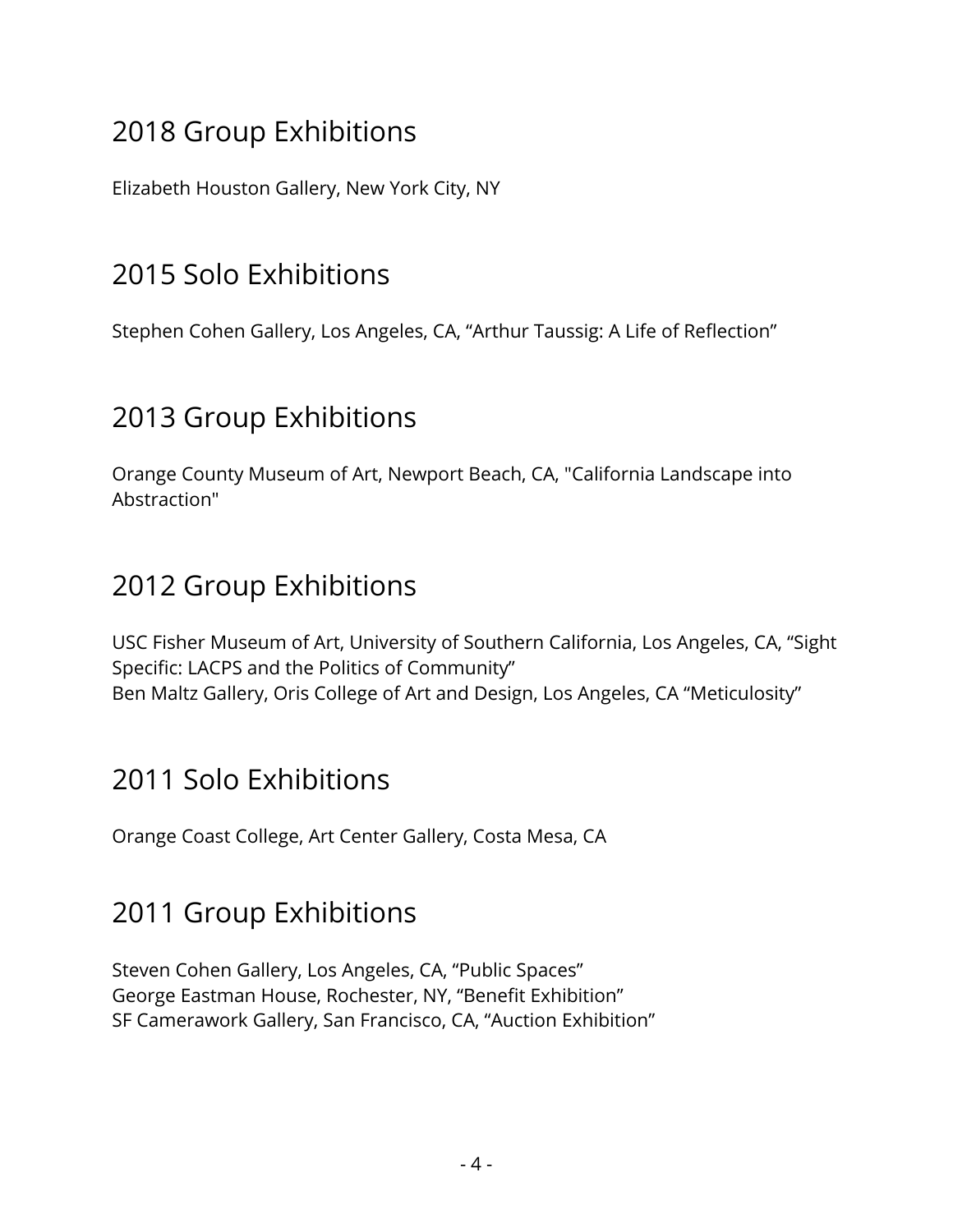Coastline Community College Gallery, Huntington Beach, CA

#### 2009 Solo Exhibitions

Irvine Fine Arts Center, Irvine, CA, "Postcards from the Edges of America"

#### 2009 Group Exhibitions

SFCamerawork Gallery, San Francisco, CA, "Auction Preview" Stephen Cohen Gallery, Los Angeles, CA, "Public Domain: Variations on the Landscape"

#### 2008 Group Exhibitions

Irvine Fine Arts Center, Irvine, CA, "Analog/Digital II"

### 2007 Group Exhibitions

Museum of Photographic Arts, Balboa Park, San Diego, CA, "Rebels and Revelers"

#### 2006 Solo Exhibitions

Entler Historical Society, Shepherdstown, WV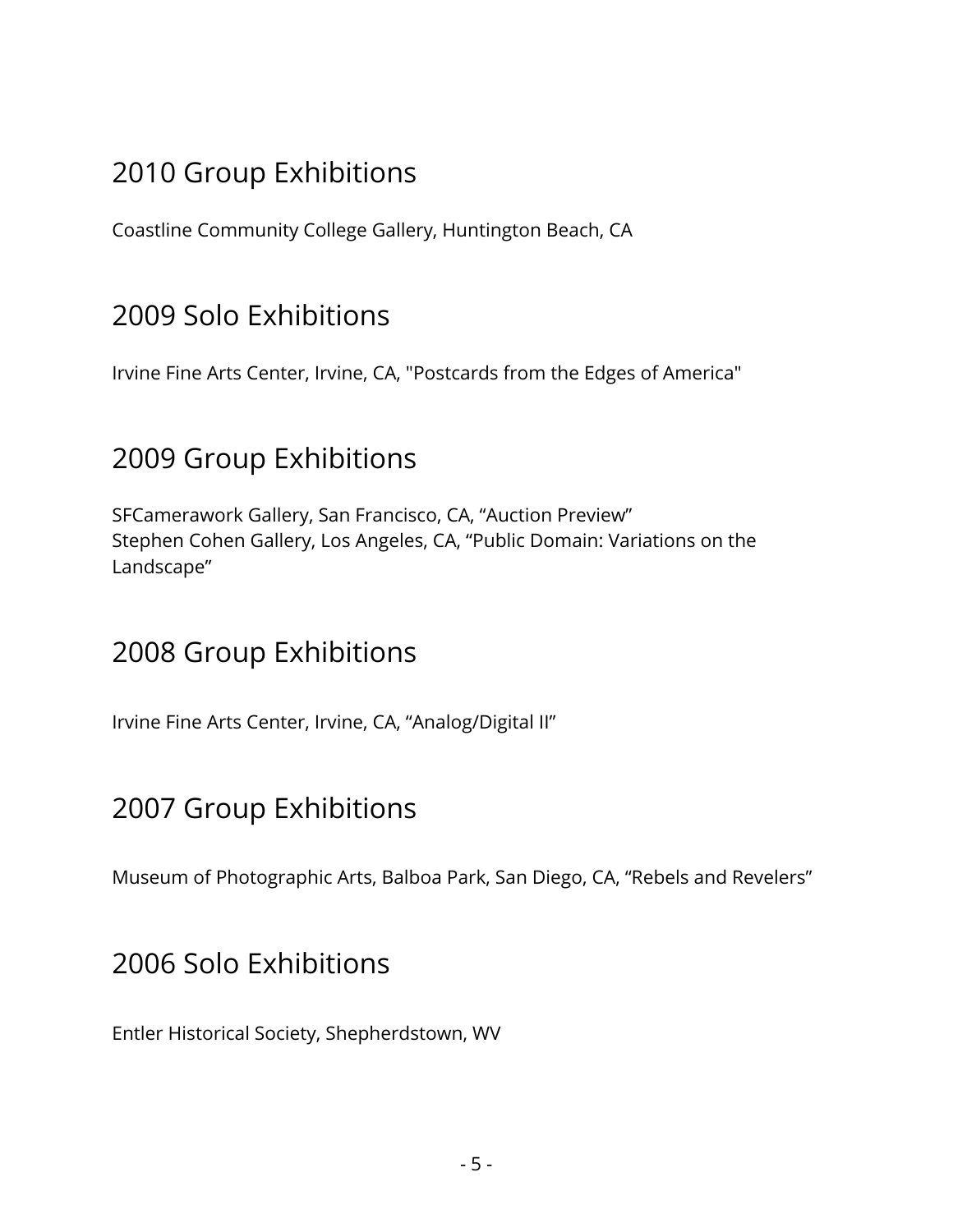Addison Gallery of American Art, Phillips Academy, Andover, MA

### 2005 Group Exhibitions

Smithonisan Institution, Washington, D.C.

#### 2004 Group Exhibitions

Mira Costa College Art Gallery, Mira Costa, CA

#### 2003 Solo Exhibitions

Orange Coast College, Costa Mesa, CA – Photography Gallery Orange Coast College, Costa Mesa, CA – Installation for the opening of the Art Center Building

#### 2003 Group Exhibitions

Square Blue Gallery, Newport Beach, CA Balboa Park, San Diego, CA

#### 2002 Solo Exhibitions

Orange Coast College, Costa Mesa, CA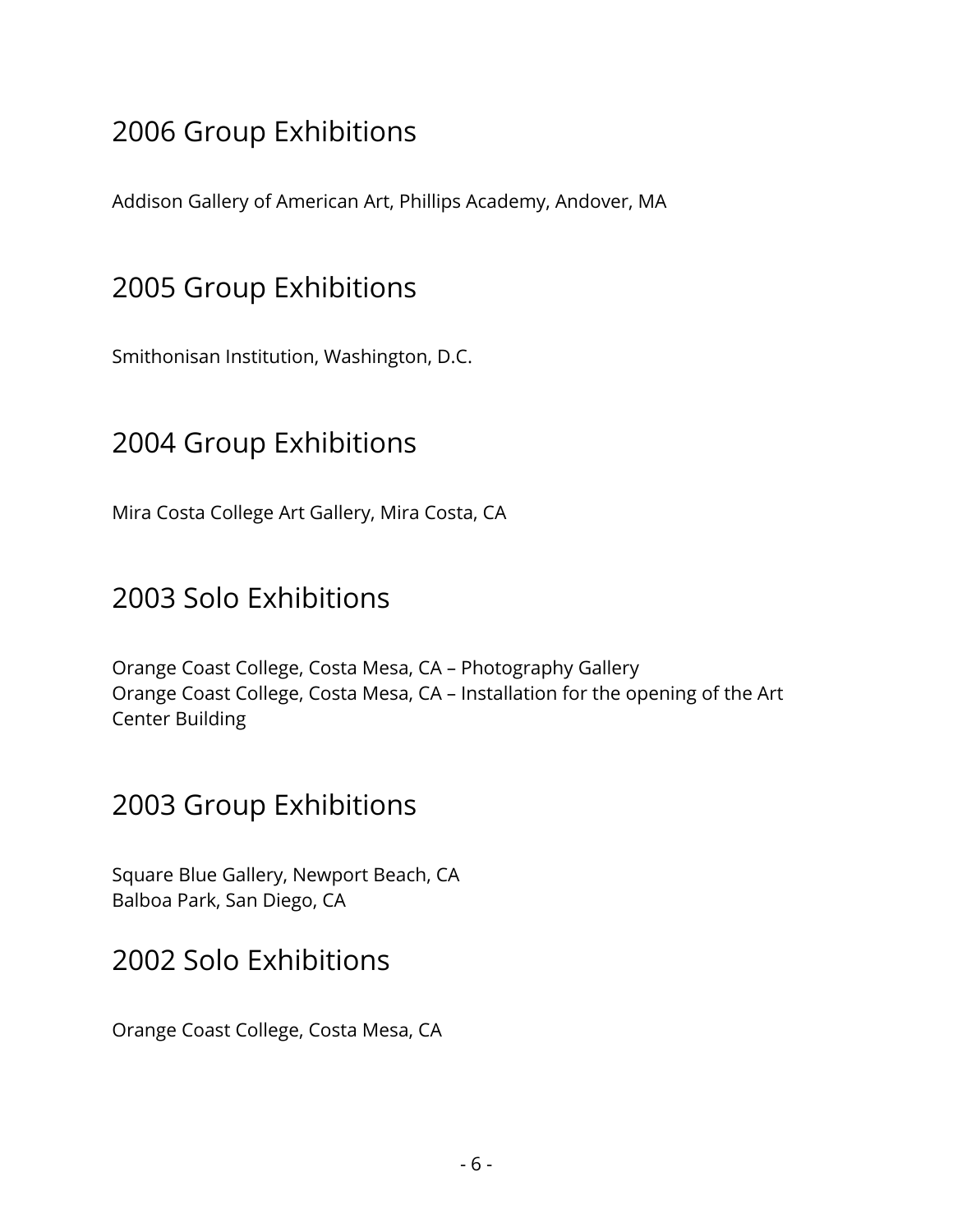Orange Coast College, Costa Mesa, CA, "Faculty Exhibition"

#### 2000 Group Exhibitions

Orange Coast College, Costa Mesa, CA, "Faculty Exhibition"

#### 1999 Group Exhibitions

Orange County Museum of Art, Newport Beach, CA, "From the Permanent Collection" Orange Coast College, Costa Mesa, CA, "Faculty Exhibition"

#### 1997 Group Exhibitions

Orange County Museum of Art, Newport Beach, CA, "From the Permanent Collection"

#### 1996 Group Exhibitions

Minneapolis Institute of Arts, Minneapolis, MN, "Truths and Trials - Color Photography Since 1975" Los Angeles Museum of Contemporary Art, Los Angeles, CA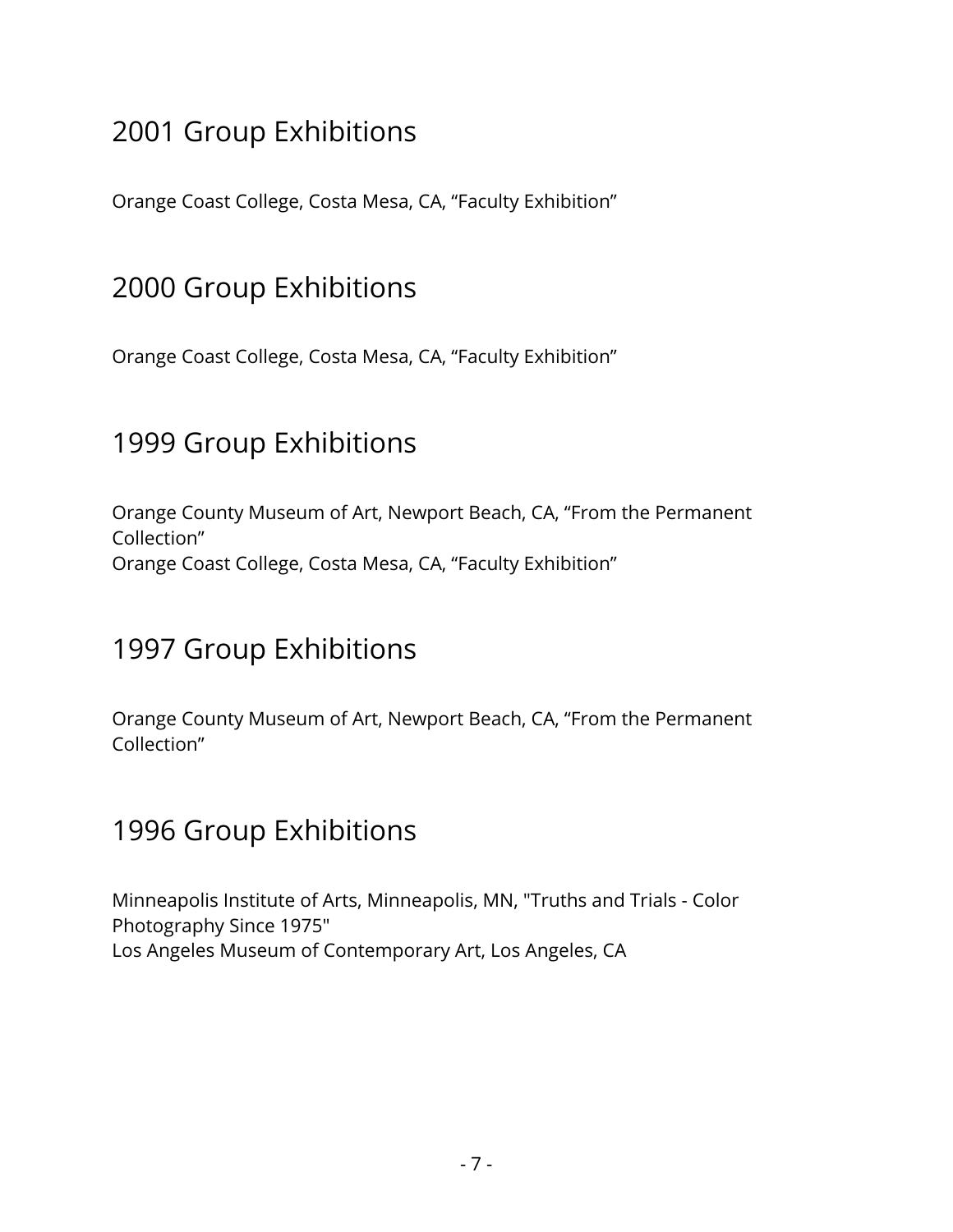El Paso Museum of Art, El Paso, TX, "Shot in El Paso" Newport Harbor Art Museum, Newport Beach, CA, "Night of the Masques" Museum of Contemporary Art, Chicago, IL, "Targeting images, Objects + Ideas"

## 1993 Group Exhibitions

Museum of Contemporary Arts, Los Angeles, "From the Permanent Collection" Denver Art Museum, Centennial Exhibition, 1993

#### 1991 Group Exhibitions

Orange Coast College Fine Arts Gallery, Orange Coast College, Costa Mesa, CA "Faculty Exhibition"

#### 1990 Solo Exhibitions

Orange Coast College Gallery of Photography, Orange Coast College, Costa Mesa, CA, "Recent Works - United States, Europe, China"

#### 1989 Group Exhibitions

Newport Harbor Art Museum, Newport Beach, CA, "Photographs from the Permanent Collection"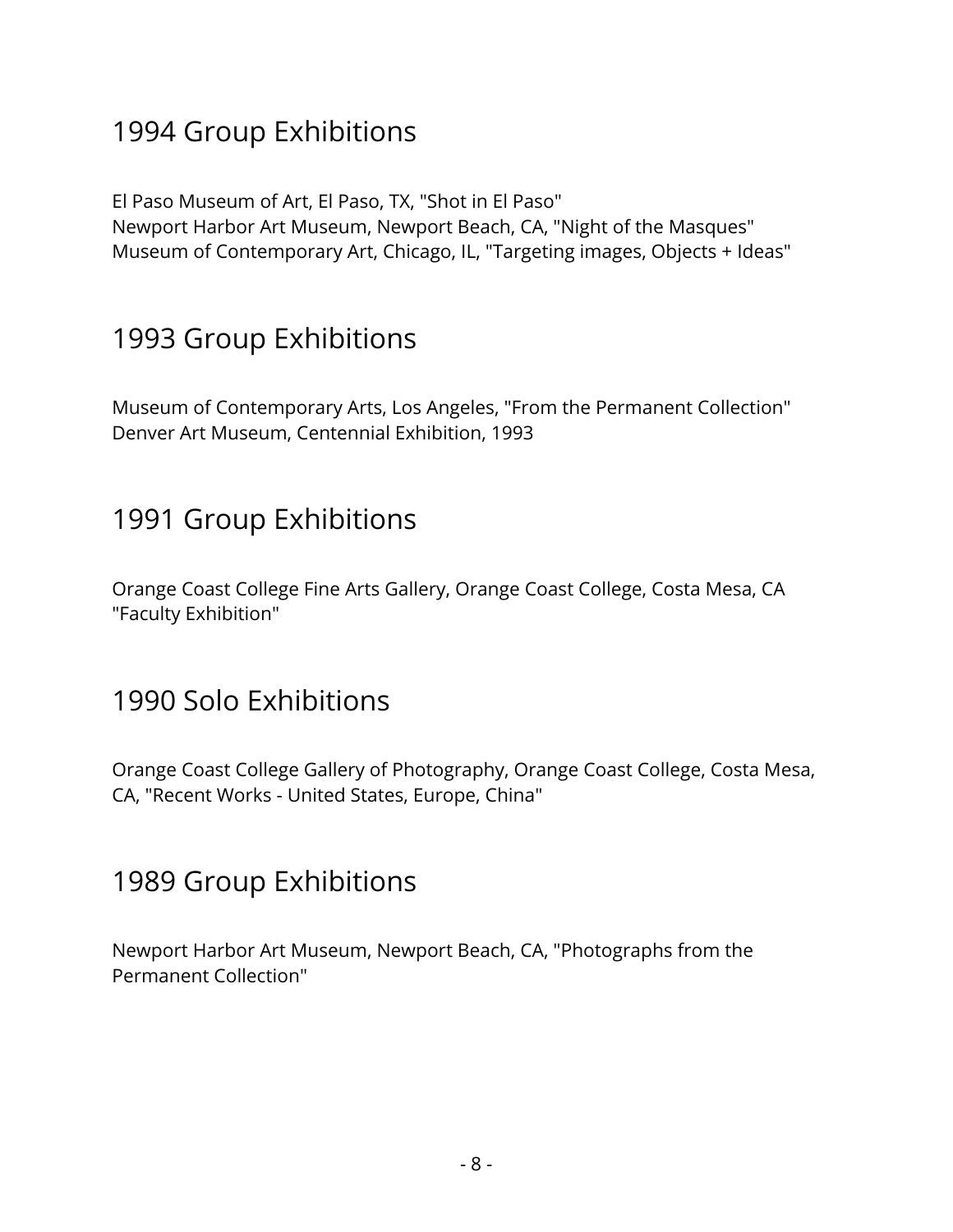Art Gallery of Hamilton, Ontario, Canada, "Photographs Beget Photographs" Irvine Fine Arts Center, Irvine, CA, "Bare Facts, Sly Humor"

Laguna Art Museum, Laguna Beach, CA, "Orange County Invitational Exhibition" Laguna Gloria Art Museum, Austin, TX, "Photographs Beget Photographs"

Neuberger Museum, State University of New York at Purchase, NY, "Photographs Beget Photographs"

Rancho Santiago College, Santa Ana, CA, "Contemporary Photography in Orange County"

Sioux City Art Center, Sioux City, IA, "Photographs Beget Photographs" University Art Museum, California State University, Long Beach, CA "Photographs Beget Photographs"

## 1987 Group Exhibitions

de Saisset Museum, Santa Clara University, Santa Clara, CA, "Photographs Beget Photographs"

Grand Rapids Art Museum, Grand Rapids, MI, "Photographs Beget Photographs" Madison Art Center, Madison, WI, "Photographs Beget Photographs" Minneapolis Institute of the Arts, Minneapolis, MN, "Photographs Beget Photographs"

## 1986 Group Exhibitions

Aldrich Museum of Contemporary Art, Ridgefield, CN, "Views and Visions: Recent American Landscape Photography"

Orange Coast College Photography Gallery, Costa Mesa, CA, "Faculty Exhibition" Museum of Fine Art, Santa Fe, NM, "Poetics of Space"

Taos Museum of Art, Taos, NM, "Images of the Rancho de Taos Church"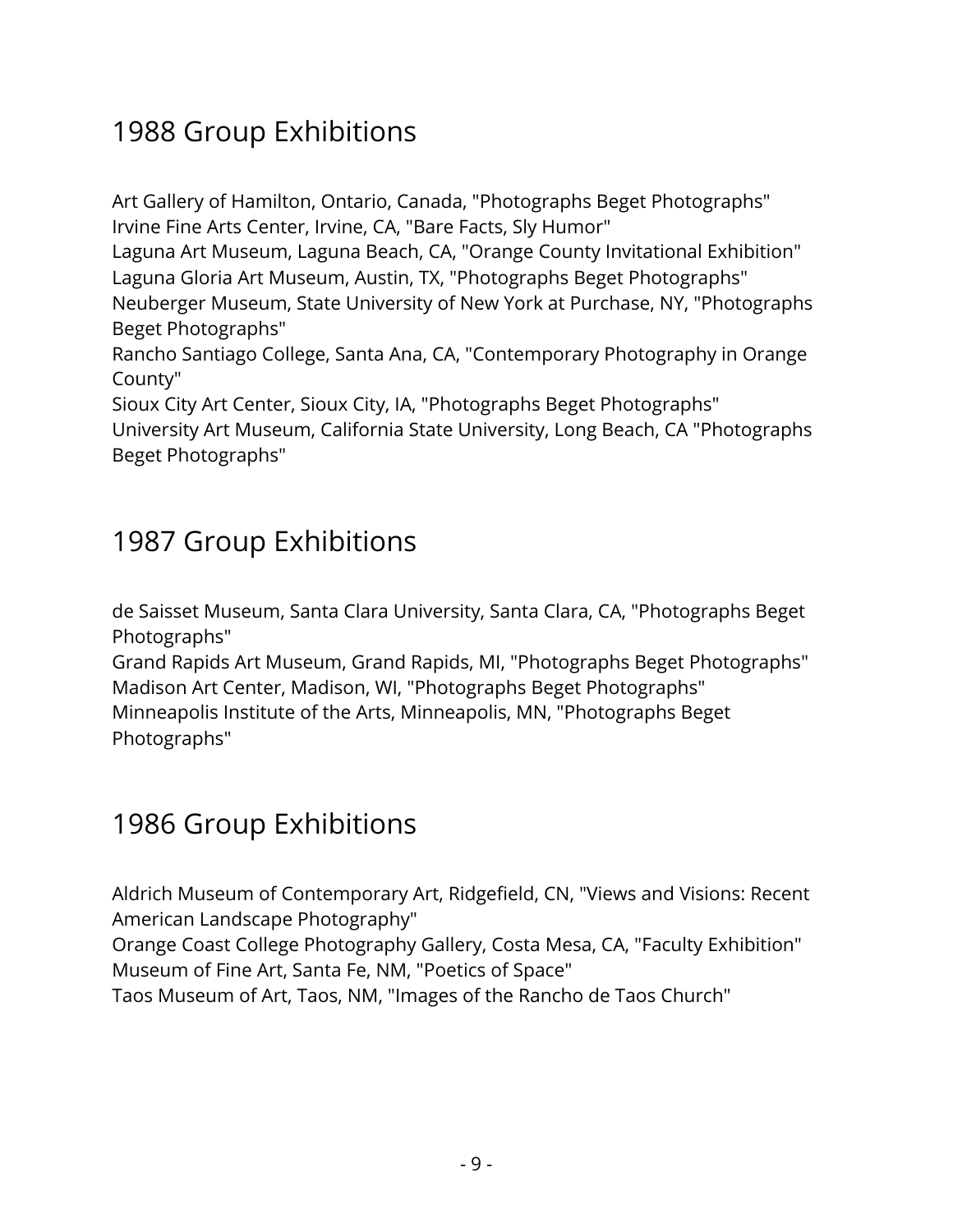## 1985 Solo Exhibitions

Tweed Museum of Art, University of Minnesota, Duluth, MN

## 1985 Group Exhibitions

B-C Space Gallery, Laguna Beach, CA

Cleveland Center for Contemporary Arts, Cleveland, OH, "Chromatic Landscapes by 25 Photographers"

San Francisco Art Institute, San Francisco, CA, "Contemporary Constructs"

Donnell Library Center, New York City, NY, "International Society of Copier Artists Exhibition"

Los Angeles Center for Photographic Studies, Los Angeles, CA, "Selections from the Collection"

Newport Harbor Art Museum, Newport Beach, CA "From the Permanent Collection" San Diego Natural History Museum, San Diego, CA, "Palms in California Art"

### 1984 Group Exhibitions

B-C Space Gallery, Laguna Beach, CA, "Convergence - 5 Photographers, 5 Directions"

Canon Gallery, Amsterdam, the Netherlands, "Contemporary Constructs" Canon Gallery, Amsterdam, the Netherlands, "Second Sight - Infra-Red Photography"

Rex W. Wignall Museum, Chaffey College, Alta Loma, CA, "Photography: Large Scale **Works** 

Los Angeles Center for Photography Studies and Otis-Parsons School of Design, Los Angeles, CA, "Contemporary Constructs"

Los Angeles Country Art Museum, Los Angeles, CA, "Olympic Art Festival"

Harvey S. Morse Art Gallery at Cedar-Sinai Medical Center, Los Angeles, CA "Southern California Photography"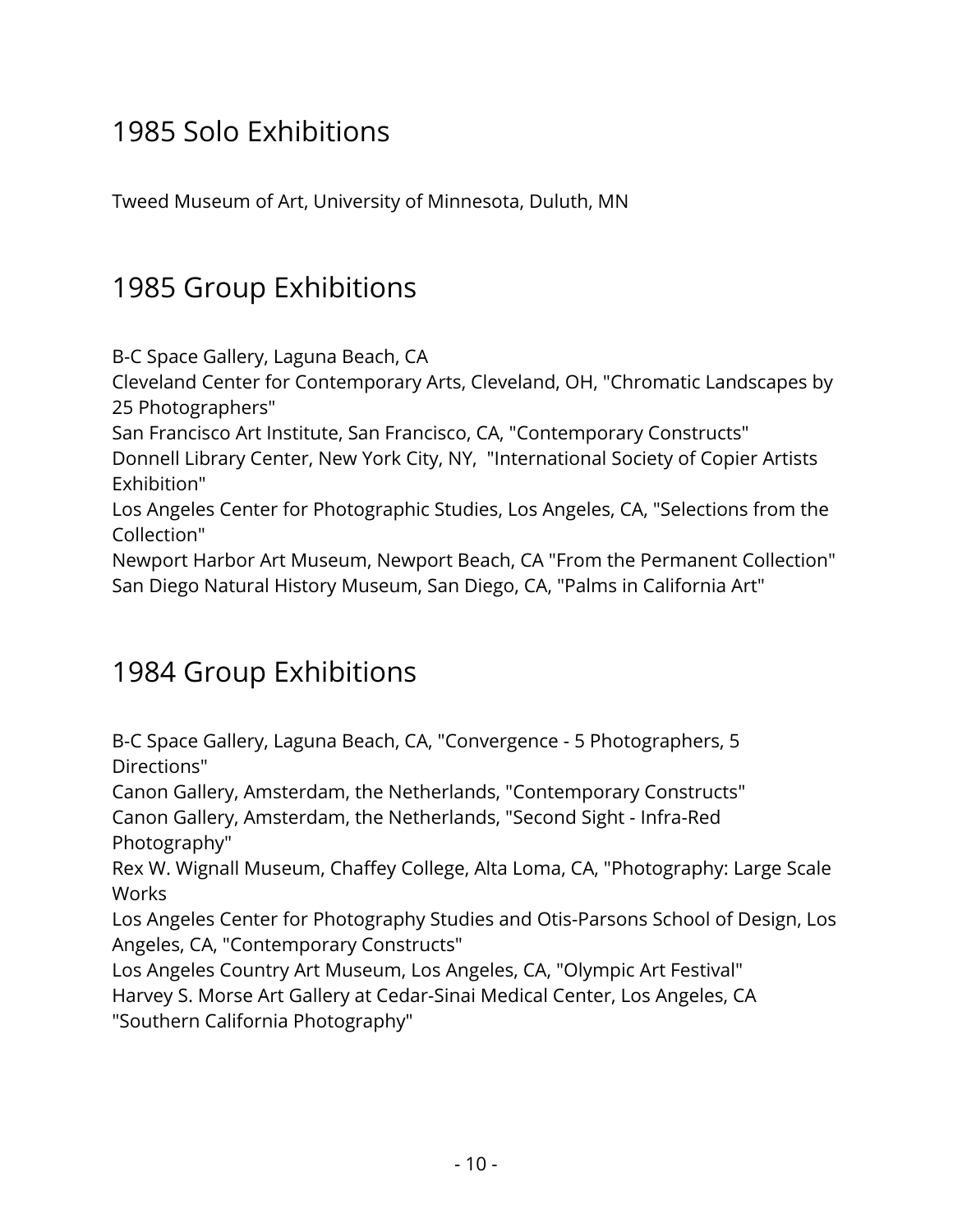## 1983 Solo Exhibitions

Robert Freidus Gallery, Inc., New York City, NY

## 1983 Group Exhibitions

Albuquerque United Artists Gallery, Albuquerque, NM, "Contemporary Photoworks, II"

B-C Space Gallery, Laguna Beach, CA

Focus Gallery, San Francisco, CA, "Trends in Contemporary Color Photography" Kenyon College, Gambier, OH, "The American Setups: Contemporary Still Life Photography"

Metropolitan Museum of Art, New York City, NY, "Photography and Color" Worthington Arts Council, Worthington, OH, "The American Setups: Contemporary Still Life Photography"

#### 1982 Solo Exhibitions

Beloit College, Tube Gallery, Wright Art Center, Beloit, WI Robert Freidus Gallery, Inc., New York City, NY Project Photography Gallery, Cambridge, MA

### 1982 Group Exhibitions

Corcoran Gallery of Art, Washington, DC, "Contemporary Color Photography" Denver Art Museum, Denver, CO

Friend of Photography, Carmel, CA, "Member's Exhibition"

Goddard-Riverside Community Center, NY, "Visions of Reality - Color Photography" International Museum of Photography at George Eastman House, Rochester, NY, "Contemporary Color Photography"

Los Angeles Municipal Art Gallery, Los Angeles, CA, "Selections from the Collection of Security Pacific National Bank"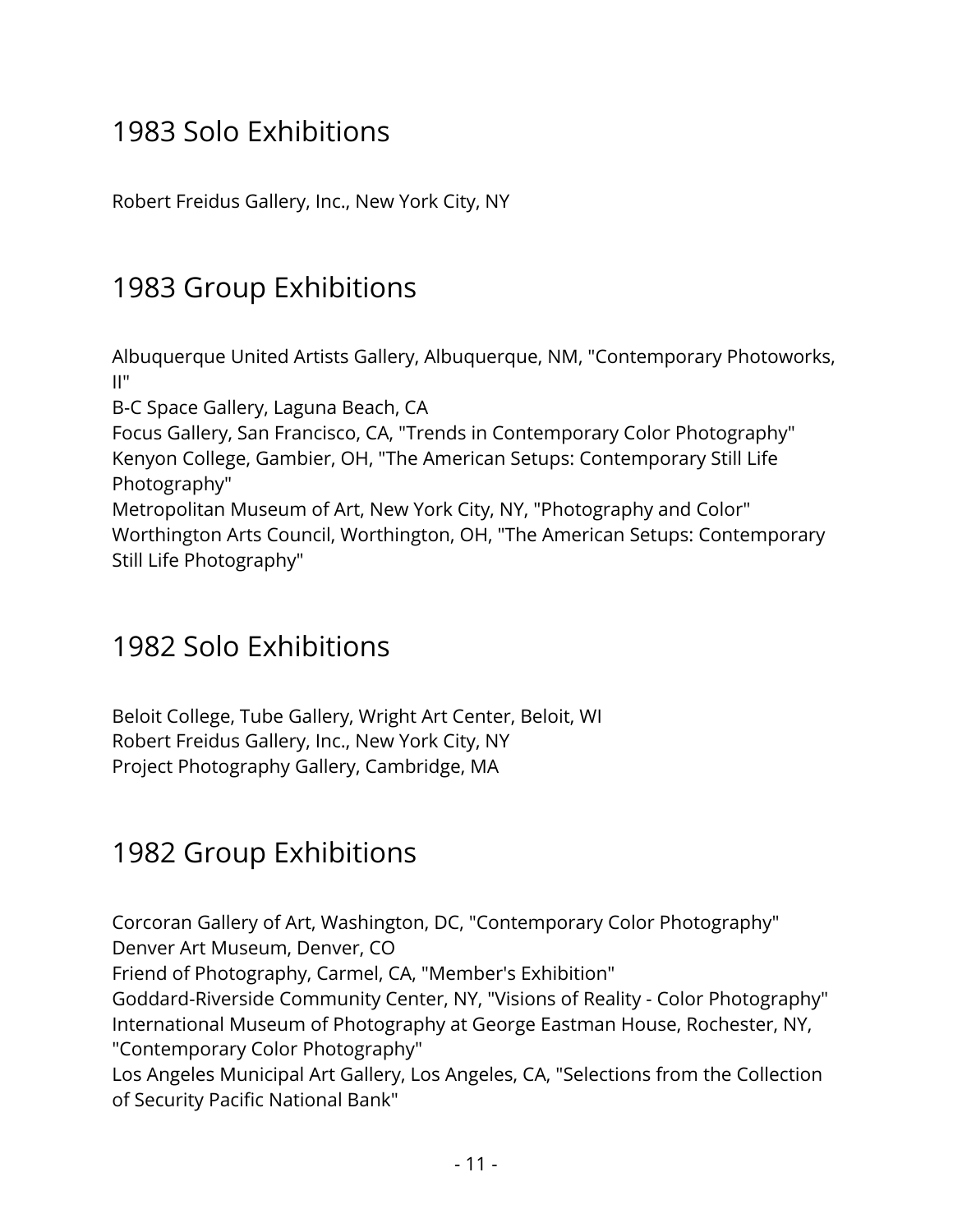Orange Coast College Art Gallery, Costa Mesa, CA, "Faculty Exhibition" Pierce College Art Gallery, Woodland Hills, CA, "Art Through the Lens" Wright State University, Dayton, OH, "Contemporary Still Life Photography"

## 1981 Solo Exhibitions

University of Texas Photography Gallery, El Paso, TX

## 1981 Group Exhibitions

B-C Space Gallery, Laguna Beach, CA

Carpenter Center for Visual Arts, Harvard University, Cambridge, MA, "Second Sight - Infra-Red Photography"

Center for Creative Photography, University of Arizona, Tucson, AZ, "Portfolio As Object"

International Center for Photography, New York City, NY, "New Color Photography" Joyce Strauss Gallery, Denver, CO, "Photography as Fine Art"

Newport Harbor Art Museum, Newport Beach, CA, "Recent Acquisitions"

Partick Gallery, Austin, TX, "Rigors: Exercises for the Spirit"

The Print Club of Philadelphia, Philadelphia, PA, "57th Annual International Competition"

## 1980 Solo Exhibitions

California Institute of the Arts, Valencia, CA, "Ten Top Pop Pix Hits - An Installation" Robert Freidus Gallery, Inc., New York City, NY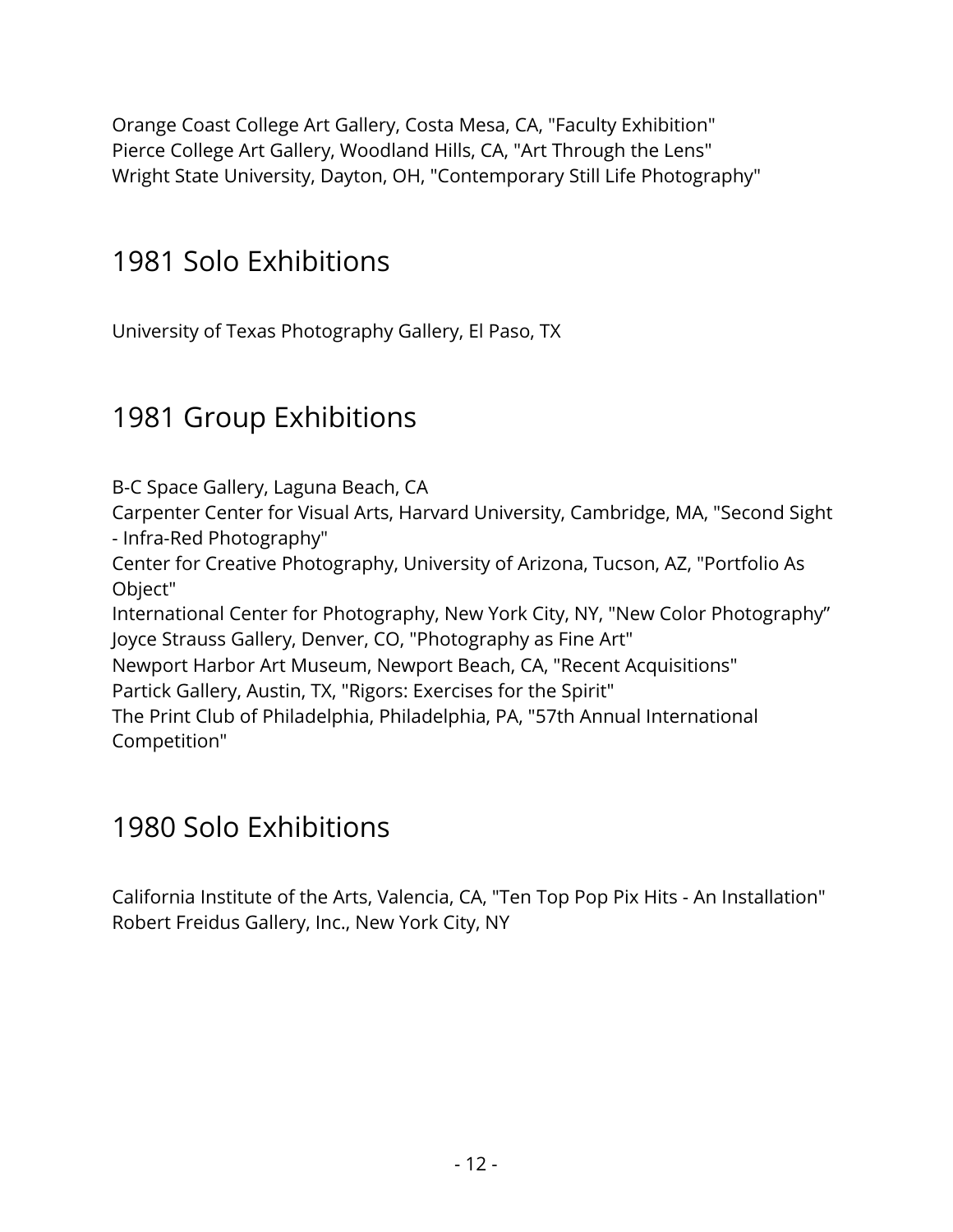California Museum of Photography, University of California, Riverside, CA, "New Landscapes" Canadian Centre of Photography and Film, Toronto, Canada, "Electroworks" Clouds 'n Water Gallery, Calgary, Alberta, Canada, "1984 is coming ... soon" Cohn and Ziskin Gallery, Los Angeles, CA, "New California Views" Cooper-Hewlett Museum, New York City, NY, "Electroworks" DeCordova Museum, Lincoln, MA, "Photography, Recent Directions" Los Angeles Center for Photography Studies, Los Angeles, CA, "Two Portfolios" Mills College Art Gallery, Oakland, CA, "New California Views" Milwaukee Art Center, Milwaukee, WI, "Color: A Spectrum of Recent Photography" Rosco Louie Gallery, Seattle, WA, "Ground Zero: An Anti-Nuclear Multimedia Art Show"

Sonoma State University Art Gallery, Rohnert Park, CA, "Photographic Scale" State University of New York Art Gallery, Albany, NY, "Invisible Light - Infrared Photog-raphy"

Tweed Museum of Art, University of Minnesota, Duluth, MN, "Artists' Publications - 1980"

Wofford College Art Gallery, Spartanburg, SC

### 1979 Solo Exhibitions

Robert Freidus Gallery, Inc., New York City, NY Susan Spiritus Gallery, Newport Beach, CA

### 1979 Group Exhibitions

Cameravision Gallery, Los Angeles, CA Columbia Gallery of Photography, Columbia, MO, "Diversity of Color" Fischer Art Gallery, University of Southern California, Los Angeles, CA, "Southern Cali-fornia Invitational" International Center for Photography, New York City, NY, "New California Views"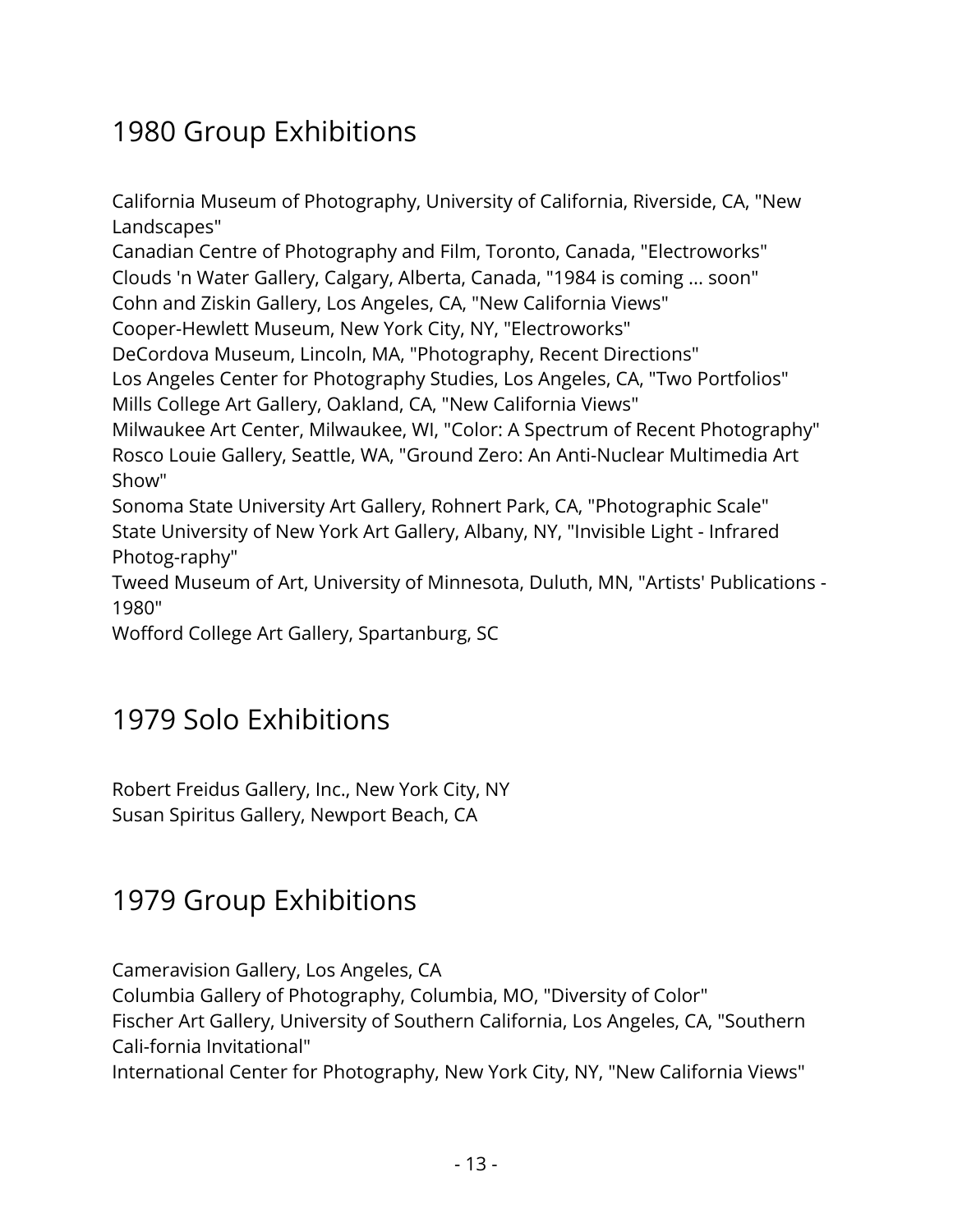Johnson Museum of Art, Cornell University, Ithaca, NY, "Translations: Photographic Images in New Forms"

Kemper Gallery, Kansas City Art Institute, Kansas City, MO, "Juried Photographic Exhibition"

Newport Harbor Art Museum, Newport Beach, CA, "Our Own Artists: Art in Orange County"

Newport Harbor Art Museum, Newport Beach, CA, "From the Permanent Collection" Open Gallery, Eugene, OR, "ZOX Zerography Show"

Robert Freidus Gallery, Inc., New York City, NY, "Catalog Show"

Saddleback College, Irvine, CA, "Orange County Photographers"

San Francisco Museum of Modern Art, San Francisco, CA, "New Acquisitions"

Santa Barbara Museum of Art, Santa Barbara, CA. "Attitudes: Photography in the 1970's"

Siegfried Gallery, Ohio University, Athens, OH, "We Do The Rest ... "

Water Tower Campus Art Gallery, Loyola University, Chicago, IL

#### 1978 Solo Exhibitions

Robert Freidus Gallery, Inc., New York City, NY

## 1978 Group Exhibitions

B-C Space, Laguna Beach, CA

California State University Long Beach Art Gallery, Long Beach, CA, "Photograph as Artifice"

Camerawork Gallery, San Francisco, CA, "Contemporary California Photography" Florida School of the Arts, Platka, FL, "Three Portfolios"

Friends of Photography, Carmel, CA, "Juried Members' Exhibition"

Grossmont College Art Gallery, Chula Vista, CA, "Photograph as Artifice"

Hockaday Art Center, Kalispell, MT, "Emerging Los Angeles Photographers"

International Museum of Photography at George Eastman House, Rochester, NY, "Emerging Los Angeles Photographers"

Los Angeles County Museum of Art, Los Angeles, CA, "Selections from the Permanent Print Collection"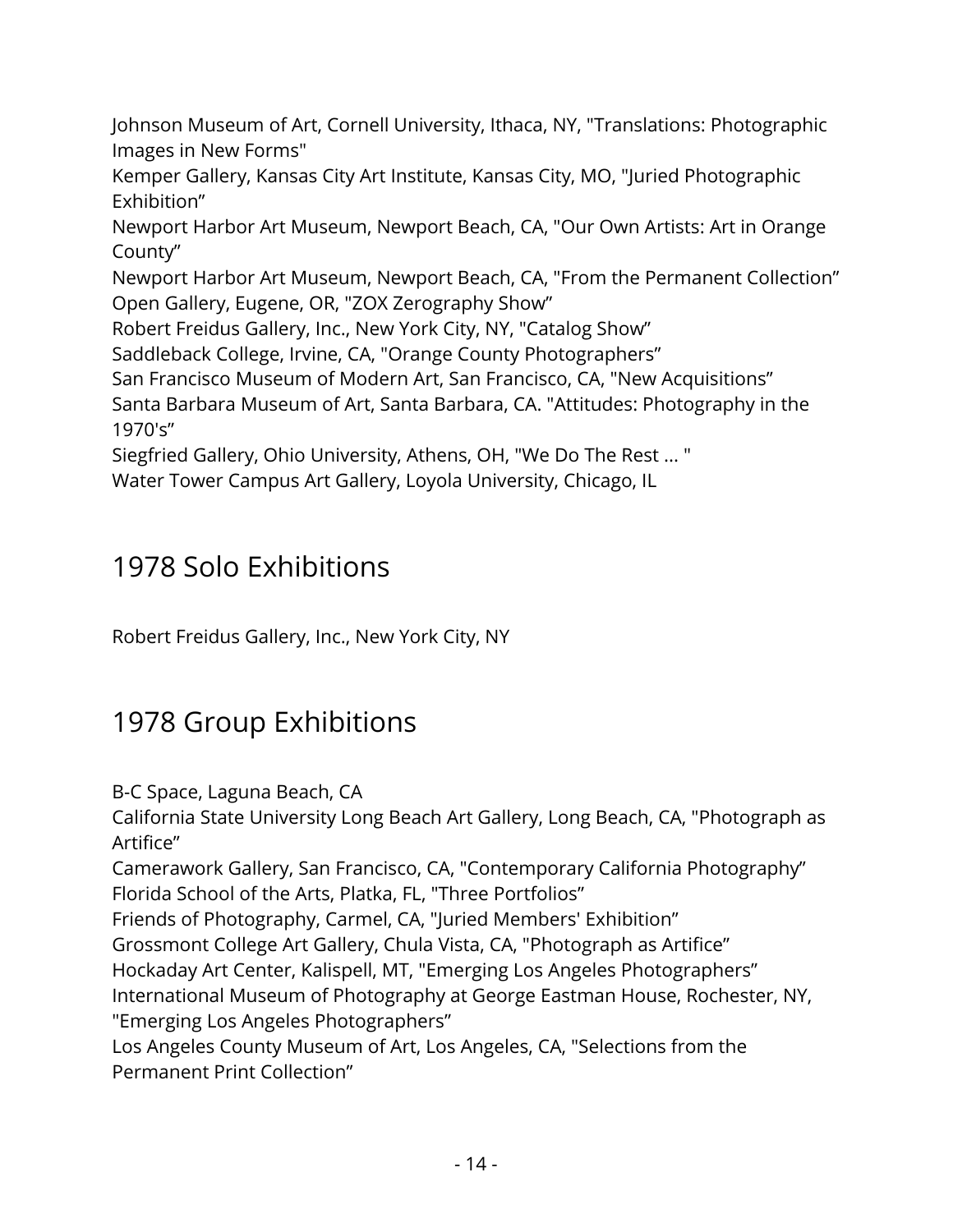Montana State University Art Gallery, Boseman, MT, "Emerging Los Angeles Photogra-phers"

Nuage Gallery, Los Angeles, CA, "Los Angeles Photography"

Paris Gibson Art Center, Great Falls, MT, "Emerging Los Angeles Photographers" Rochester Institute of Technology Art Gallery, Rochester, NY, "Color Invitational" University of Arkansas, Little Rock, AK, "Emerging Los Angeles Photographers"

## 1977 Solo Exhibitions

International Museum of Photography at George Eastman House, Rochester, NY Orange Coast College Photography Gallery, Orange Coast College, Costa Mesa, CA Robert Freidus Gallery, Inc., New York City, NY

## 1977 Group Exhibitions

DeYoung Museum of Art, San Francisco, CA, "City-Scapes"

Indiana University Art Museum, Bloomington, IN, "Contemporary Color Photography"

International Center for Photography, New York City, NY, "Emerging Los Angeles Photographers"

Laguna Beach Museum of Art, Laguna Beach, CA, "Invitational Exhibition" Laguna Beach Museum of Art, Laguna Beach, CA, "Selections from Private Collections"

Los Angeles Institute of Contemporary Arts, Los Angeles, CA, "Silver See Portfolio" Mount St. Mary's College, Los Angeles, CA, "Emerging Los Angeles Photographers" Second Crossing Gallery, Valley City College, Valley Center, ND, "Emerging Los Angeles Photographers"

Silver Image Gallery, Seattle, WA, "Photography into Painting"

University of Texas, Odessa, TX, "Emerging Los Angeles Photographers"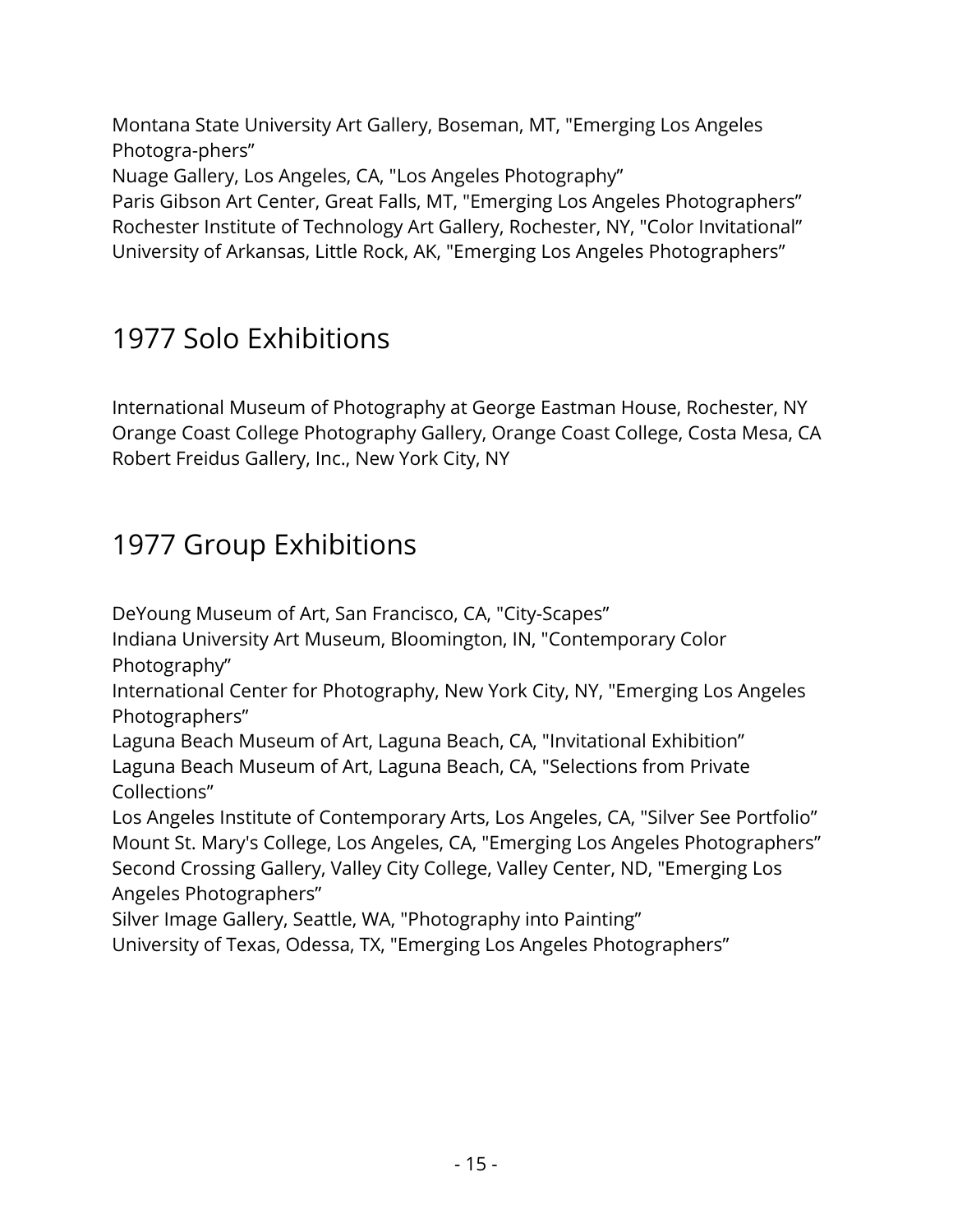Andromeda Gallery, Buffalo, NY, "Juried Exhibitions," (Cash Award) ARCO Center for the Visual Arts, Los Angeles, CA, (Purchase Award) Floating Wall Gallery, Santa Ana, CA, "Ten Los Angeles Photographers" Laguna Beach Museum of Art, Laguna Beach, CA, "All California Exhibition," (Cash Award) Gardiner Art Center, Stillwater, OK, "Silver See Portfolio" Los Angeles Center for Photographic Studies, Los Angeles, CA, "Recent Acquisitions" Los Angeles County Museum of Art, Los Angeles, CA, "Exhibition of Photography" Los Angeles Institute of Contemporary Art (LAICA), Los Angeles, CA, "Los Angeles Photographers"

#### 1975 Solo Exhibitions

Shado Gallery, Oregon City, OR., "The Soft Sequence"

## 1975 Group Exhibitions

Columbia College Art Gallery, Columbia College, Chicago, IL. Creative Eye Photography Gallery, Sonoma, CA, "Photo-Postcard Show" Floating Wall Gallery, Santa Ana, CA, "Erotic Art Exhibition"Floating Wall Gallery, Santa Ana, CA, "L. A. Light" Focus Gallery, San Francisco, CA, "Selections from the 'First Light Exhibition.'" Friends of Photography, Carmel, CA, "History Transformed: Photo History as Subject Matter" Humboldt State University Art Gallery, Eureka, CA, "First Light Exhibition" Laguna Beach Museum of Art, Laguna Beach, CA, "All California Show," (Cash Award) Laguna Beach Museum of Art, Laguna Beach, CA, "Juried Members' Show," (Cash Award) Lamkin Camerawork Gallery, Fairfax, CA, "Two Photographers: Arthur Taussig and Ted Orland"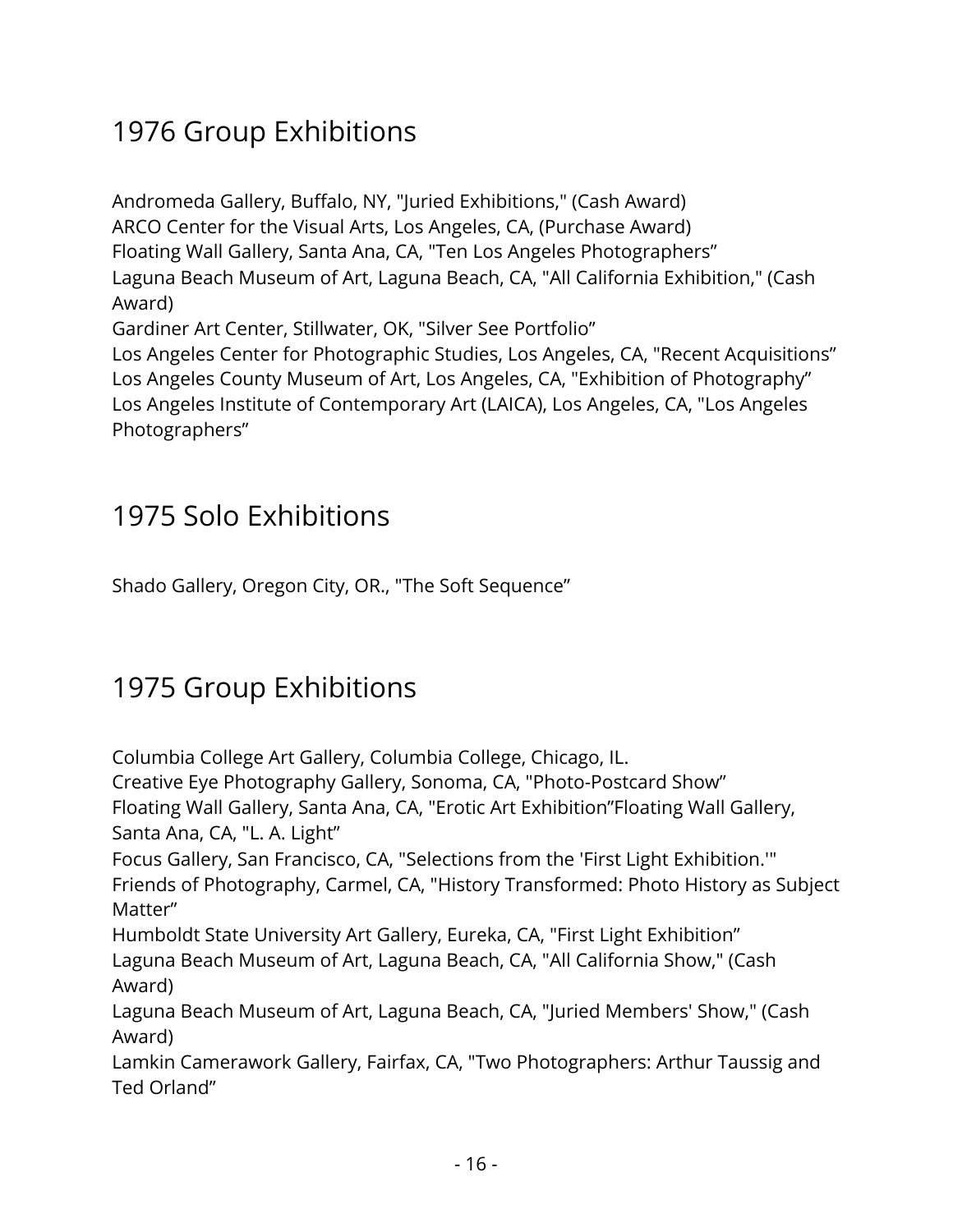## 1975 Group Exhibitions (cont'd.)

Minneapolis College of Art and Design, Minneapolis, MN, "Group Exhibition" Orange Coast College Art Gallery, Costa Mesa, CA, "History Transformed: Photo History as Subject Matter"

Silver Image Gallery, Tacoma, WA, "There Photographers, Burke Uzzle, Charles Swed-lund, and Arthur Taussig"

Texas Center for Photographic Studies, Dallas, TX, "Contemporary Photography"

#### EDUCATION

Ph.D. - University of California, Los Angeles, Biophysics, 1971. M.S. - University of California, Los Angeles, Biological Chemistry, 1969 B.S. - University of California, Berkeley, Physics, 1963 Private studies and workshops in photography and film with John Upton, Minor White, Imogen Cunningham, Jerry Uelsman, Robert Heineken, Ansel Adams, Henry Holmes Smith, Paul Caponigro, William Parker, John Truby California Community College Lifetime Teaching Credential Ballroom Dance Teaching Credential, Golden State Dance Teacher's Association, Downey, CA, 1978

# ACADEMIC EXPERIENCE

Professor of Film and Photography, Department of Fine Arts, Orange Coast College, Costa Mesa, CA, 1971 to 2001

Visiting Professor of Photography, School of Photographic Arts and Sciences, Rochester Institute of Technology, Rochester, NY, 1980 and 1981

Acting Head, Photography Department and Assistant Division Dean, Fine Arts Division, Evening College, Orange Coast College, Costa Mesa, CA, 1974 to 1976 Director, Orange Coast College Photography Gallery, Orange Coast College, Costa Mesa, CA 1975 to 1978, 1981 to 1982

Adjunct Curator of Film, Orange County Museum of Art, Newport Beach, CA 1992 to 2001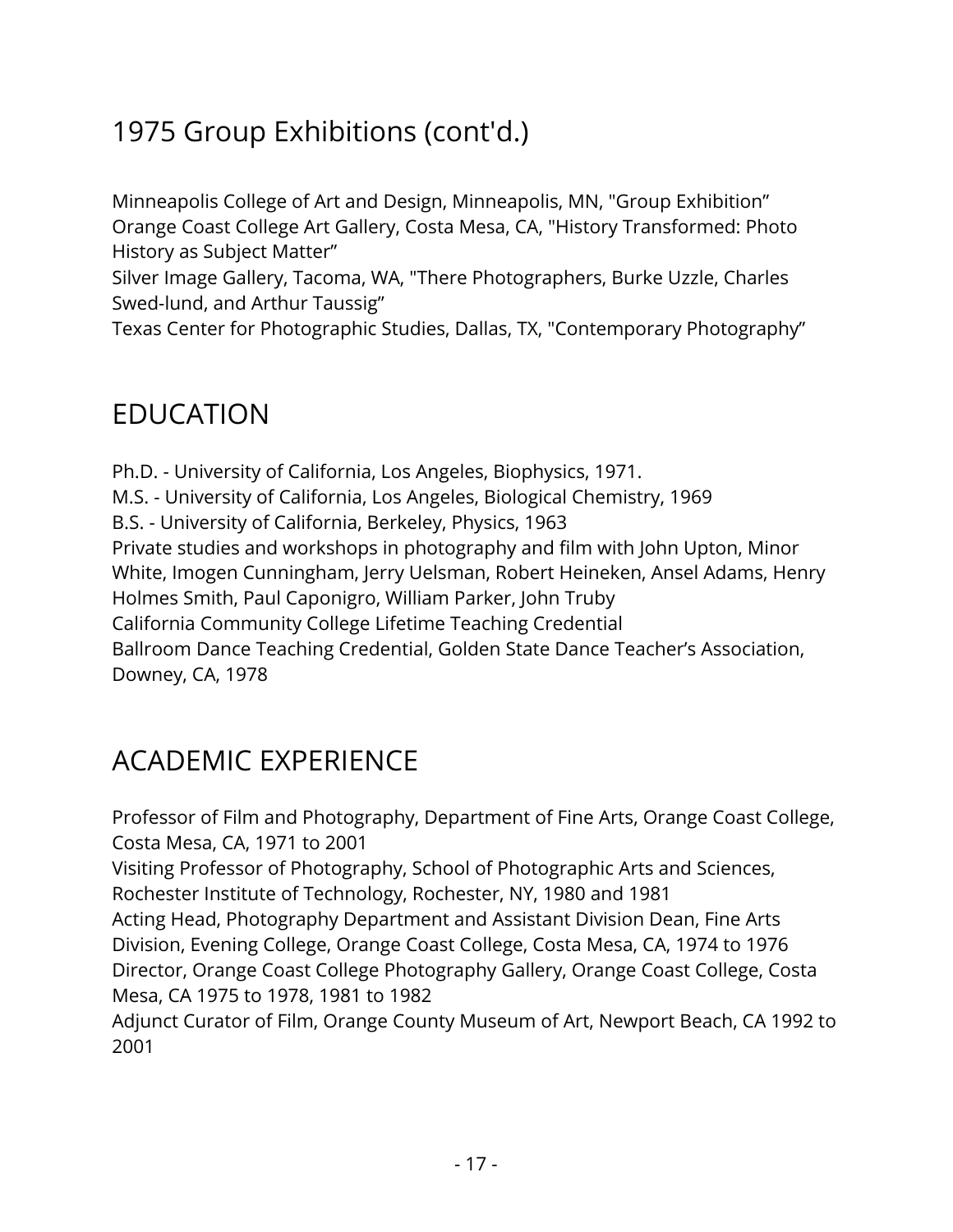# OTHER EMPLOYMENT

Instructor of Folk Guitar, Banjo, and Autoharp, Berkeley, CA, 1959 to 1963 Performer, Recording Artist and Instructor of Folk Guitar, Banjo, and Autoharp Los Angeles, 1964 to 1968

Physicist, Aeronutronics Research Laboratories, Division of Philco-Ford Corp., Newport Beach, CA 1963 to 1968

Research Fellow, University of California, Brain Research Institute and Department of Biological Chemistry, Los Angeles, 1968 to 1971

President and Chief Designer, Sioux Ties, Inc., Los Angeles, CA, 1967 to 1970 Post-Doctoral Research Fellow, University of California Brain Research Institute and Department of Biological Chemistry, Los Angeles, 1970 to 1971

Contract Teacher, Golden State Dance Teacher's Association, Downey, CA, 1979 to 1985

Senior Instructor, Dance World Ballroom Dance Studio, Hacienda Heights, CA, 1993 to 1998

Contract Instructor, All The Right Moves Dance Studio, Newport Beach, CA 1998 to 2000

Adjunct Curator of Film, Orange County Museum of Art, Newport Beach, CA, 1992 to 2001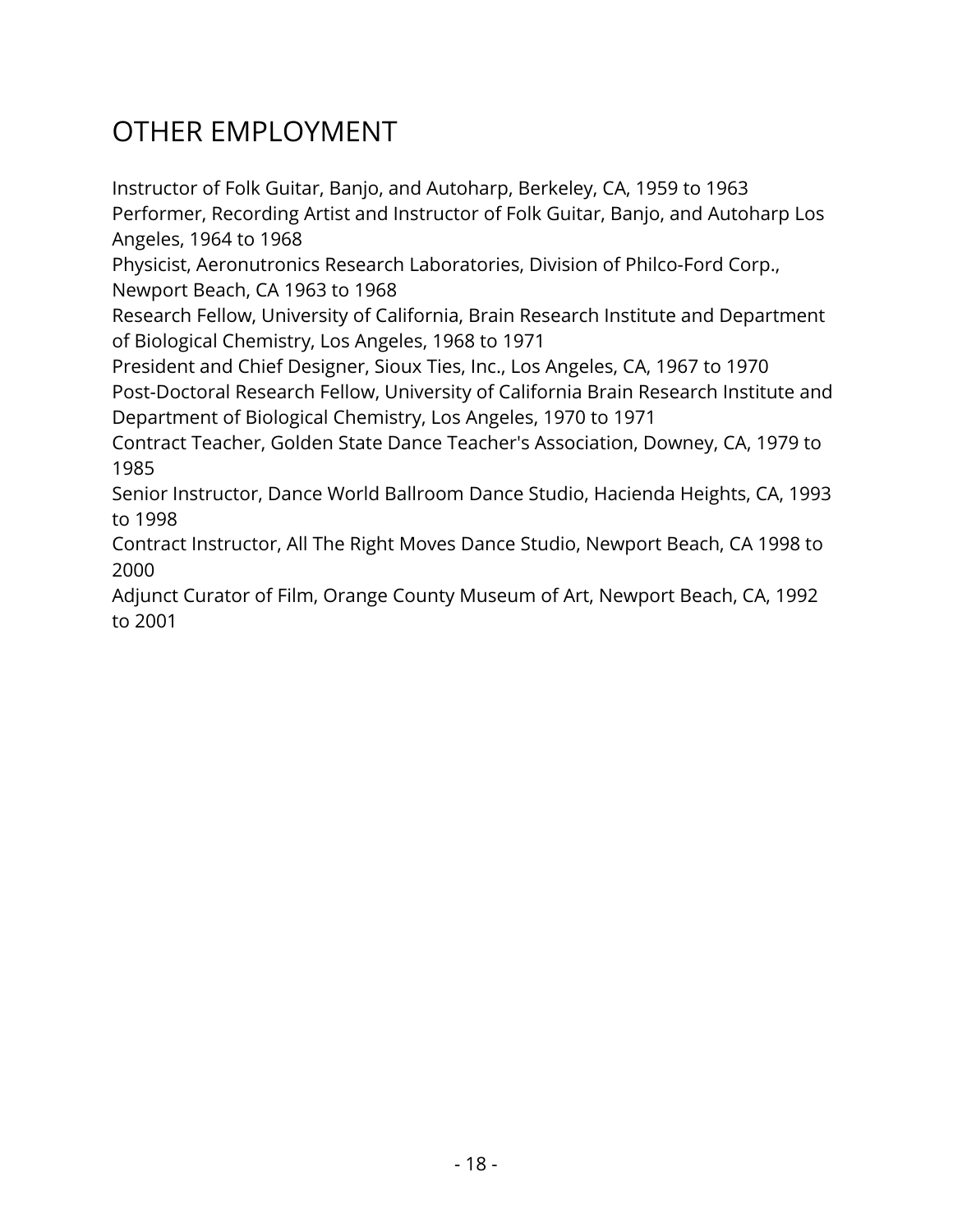# AWARDS AND RECOGNITION

National Endowment of the Arts, Visual Artist's Grant - 1982 to 1983 Who's Who of Scholars in American Community Colleges, 1986 Who's Who of the West, 1994, 1995, 1996

## PUBLISHED BOOKS

The Wizard of Oz: Decoding and Deciphering an Archetypal Masterpiece, ATW Publications, Costa Mesa, CA 1999 Film Values/Family Values: A Parents' Guide to Children's Films, ATW Publications, Costa Mesa, CA 1997 Instrumental Techniques of American Folk Guitar, Traditional Stringed Instruments Pub. Co., Los Angeles, CA, 1965 and Oak Publications, NY, 1966 Folk Style Autoharp - An Instruction Book, Music Sales Corp., NY, 1969 Folk Style Guitar - An Instruction Book, Music Sales Corp., NY, 1971 Teach Yourself Guitar, Music Sales Corp., NY, 1973 Advanced Folk Guitar, Music Sales Corp., NY 1975 Workbook for Introduction to Professional Photography, Orange Coast College, Costa Mesa, CA 1975 I'd Appreciate the Opportunity, Doctor - a XeroBook, privately published (edition of 100), Rochester, NY, 1980 Photography Workbook for Laboratory Practices, Orange Coast College, Costa Mesa, CA, 1985 Photography: An Advanced 'Hands-On' Approach, Volume I - Black & amp; White, Kendall/Hunt Pub. Co., Dubuque, IA, 1989 Photography: An Advanced 'Hands-On' Approach, Volume II - Color, Kendall/Hunt Pub. Co., Dubuque, IA, 1989 Hitchcock: The Mind of a Master: A Visual Exploration of North by Northwest and the World of Film, Kindle Editions, 2015 The Alchemical Visions Tarot: 78 Keys to Unlick Your Subconscious Mind, Red Wheel/Weiser Pubs., Boston, 2019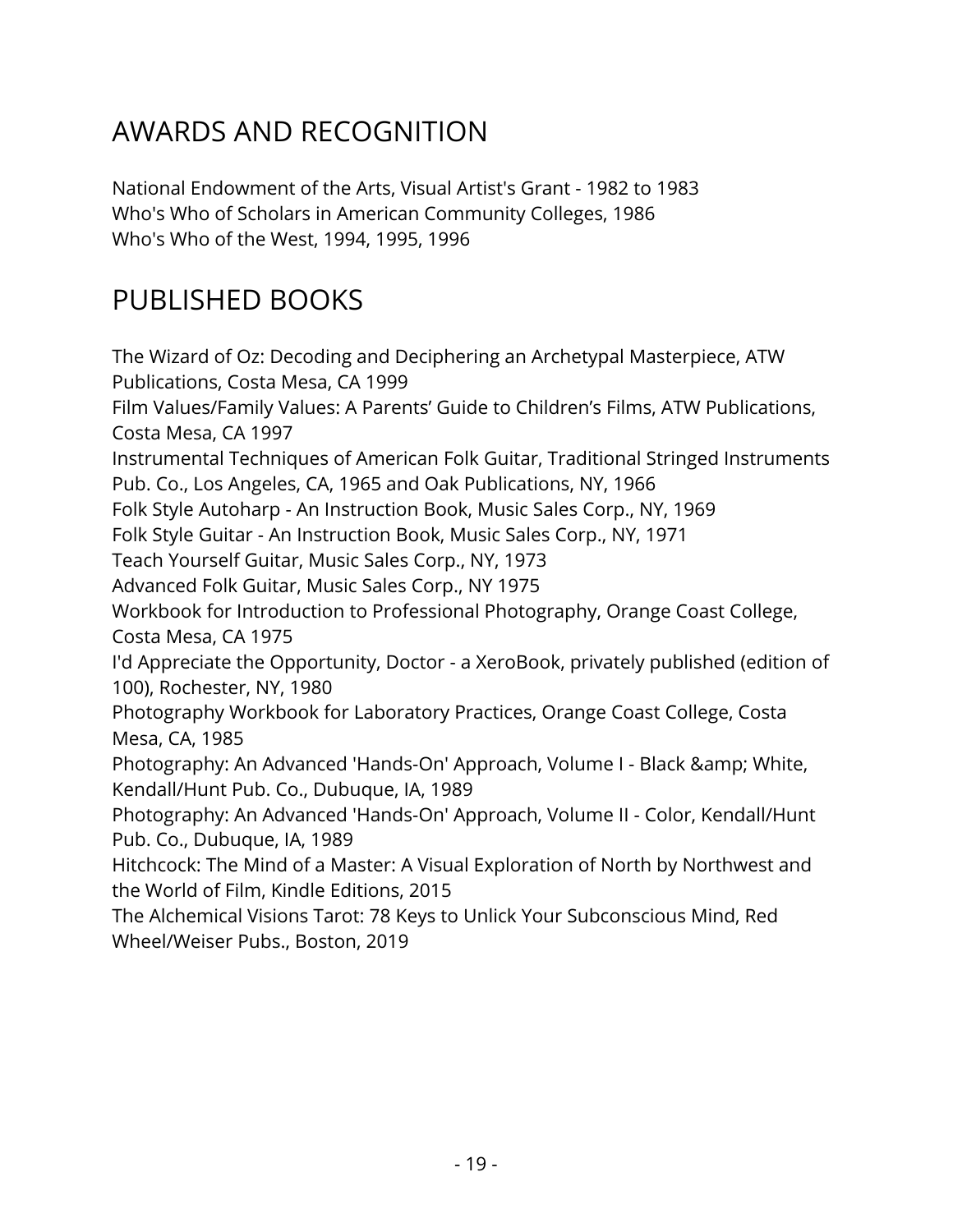## PUBLISHED WRITINGS

University of California, Los Angeles, Doctoral Dissertation, "Conformational Analysis of Identification of Electron Transitions in the Polyriboadenylic, Polyrbouridylic, and Poly (A + U) Model Nucleic Acid System by Circular Dichroism at 298º and 77ºK," 1971

Afterimage, Visual Studies Workshop, Rochester, NY, Nov. 1976, critical essay on the "Symposium of 20th Century History of Photography" in Albuquerque, NM Obscura, Quarterly of the Los Angeles Center for Photographic Studies, Los Angeles, CA, Vol. 2, No. 4, 1982, "Exhibition Review: Graham Howe, New Landscapes"

Bulletin of the Analytical Psychology Club of Los Angeles, Volume XXXV, No. 4, Jan., 1993, Film Review: Bram Stoker's Dracula

Capital District Friends of Jung, Nov. - Dec. 1993, Film Review: Demolition Man Bulletin of the Analytical Psychology Club of Los Angeles, Volume XXXVI, No. 3, Jan. 1993, Film Review: Jurassic Park: The Psychology and Politics of Dinosaurs M-Anation, Mensa Bulletin of Maryland, January 1994, Film Review: Remains of the Day

Newsletter of the Central Coast Jung Society, Vol. 3, No 2, Nov./Dec. 1993. Film Review: Nightmare Before Christmas

Capital District Friends of Jung Newsletter, Jan.-Feb. 1994. Film Review of Nightmare Before Christmas

Bulletin of the Analytical Psychology Club of Los Angeles, Volume XXXVI, No. 6, Mar. 1994, Film Review: The Remains of the Day

Capital District Friends of Jung Newsletter, Mar.-Apr. 1994. Film Review of **Shadowlands** 

Newsletter of the Central Coast Jung Society, Vol. 3, No 3, Jan./Feb 1994. Film Review: Shadowlands

Manation, the Mensa Journal of Maryland, Apr. 1994, Film Review: Nightmare Before Christmas

ToteMs - Mensa Bulletin of Western Washington, Apr. 1994, Film Review: Shadowlands

Mblem - Newsletter of Eastern North Carolina Mensa, Vol. 23, No. 4, Apr. 1994, Film Review: Shadowlands

Newsletter of the Central Coast Jung Society, Vol. 3, No 4, Mar./Apr. 1994. Film Review: The Fugitive

British Association of Psychological Type Journal, Vol. 5, No 2, Apr. 1994. Film Review: Shadowlands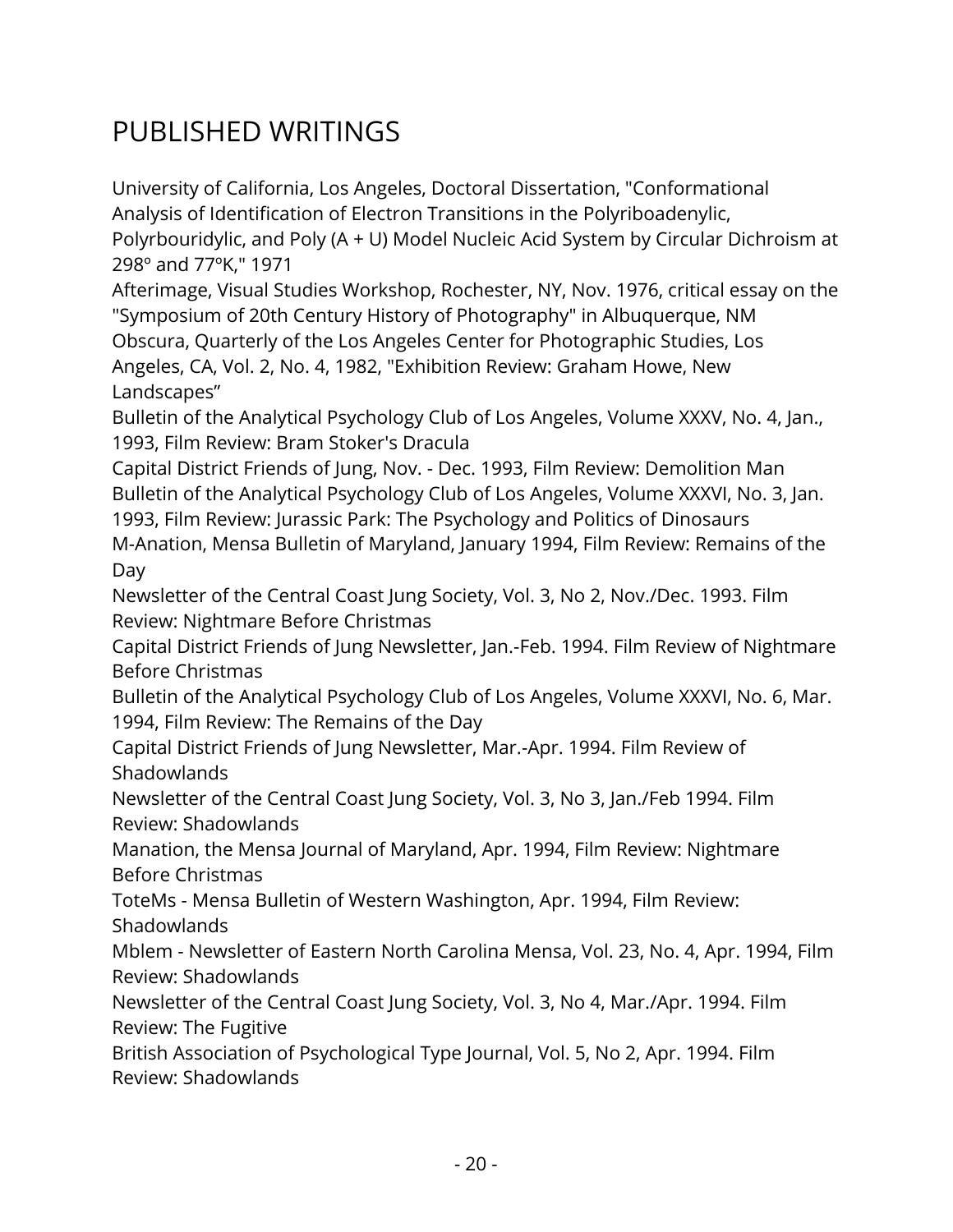Hoosier M - Mensa Bulletin of Ft. Wayne, May 1994. Film Review: Sirens ToteMs - Mensa Bulletin of Western Washington, Vol. XIX, No. 6, June 1994, Film Review: Guarding Tess

Common Boundary Magazine, Spielberg's List, May/June 1994, pp. 53-57 Capital District Friends of Jung Newsletter, May-June 1994. Film Review of Guarding Tess

Hoosier M - Mensa Bulletin of Ft. Wayne, June 1994. Film Review: Star Trek: The Next Generation

M-anation, the Mensa Journal of Maryland, June 1994, Film Review: Body Snatchers Mblem - Newsletter of Eastern North Carolina Mensa, Vol. 23, No. 6, June 1994, Film Review: Sirens

Brow Beat - Broward Mensa Journal., Vol. 24, No 7, July 1994. Film Review: Star Trek: The Next Generation

M-anation, the Mensa Journal of Maryland, July 1994, Film Review: Shadowlands Newsletter of the Central Coast Jung Society, Vol. 3, No 5, May/June 1994. Film Review: The Secret Garden

Typewriter - The Newsletter of the Australian Association for Psychological Type, April 1994. Film Review of Shadowlands

Jungian Directions: Newsletter of the C. G. Jung Society of Vancouver, Fall, 1994. Film Review: Sirens

Capital District Friends of Jung Newsletter, Sept 1994. Film Review of Wolf C. G. Jung Society of New Orleans Newsletter, July-Dec 1993, Vol 4, No 2. Film Review of Star Trek: The Next Generation - A Farewell

Typewriter - The Newsletter of the Australian Association for Psychological Type, June 1994. Film Review of Remains of the Day

Hoosier M - Mensa Bulletin of Ft. Wayne, October 1994. Film Review: Clear and Present Danger

The Phoenix - Newsletter of the C. G. Jung Educational Center of Pittsburgh, Vol 8, No 2, Fall, 1994. Film Review: Star Trek: The Next Generation - A Farewell Human Potential Magazine, Autumn 1994. Film Review: Shadowlands - A Film About Love.

Bulletin of the Analytical Psychology Club of Los Angeles, Volume XXXVII, No. 2, Oct. 1994, Film Review: The Fugitive

Brow Beat - Broward Mensa Journal., Vol. 24, No 11, Nov. 1994. Film Review: True Lies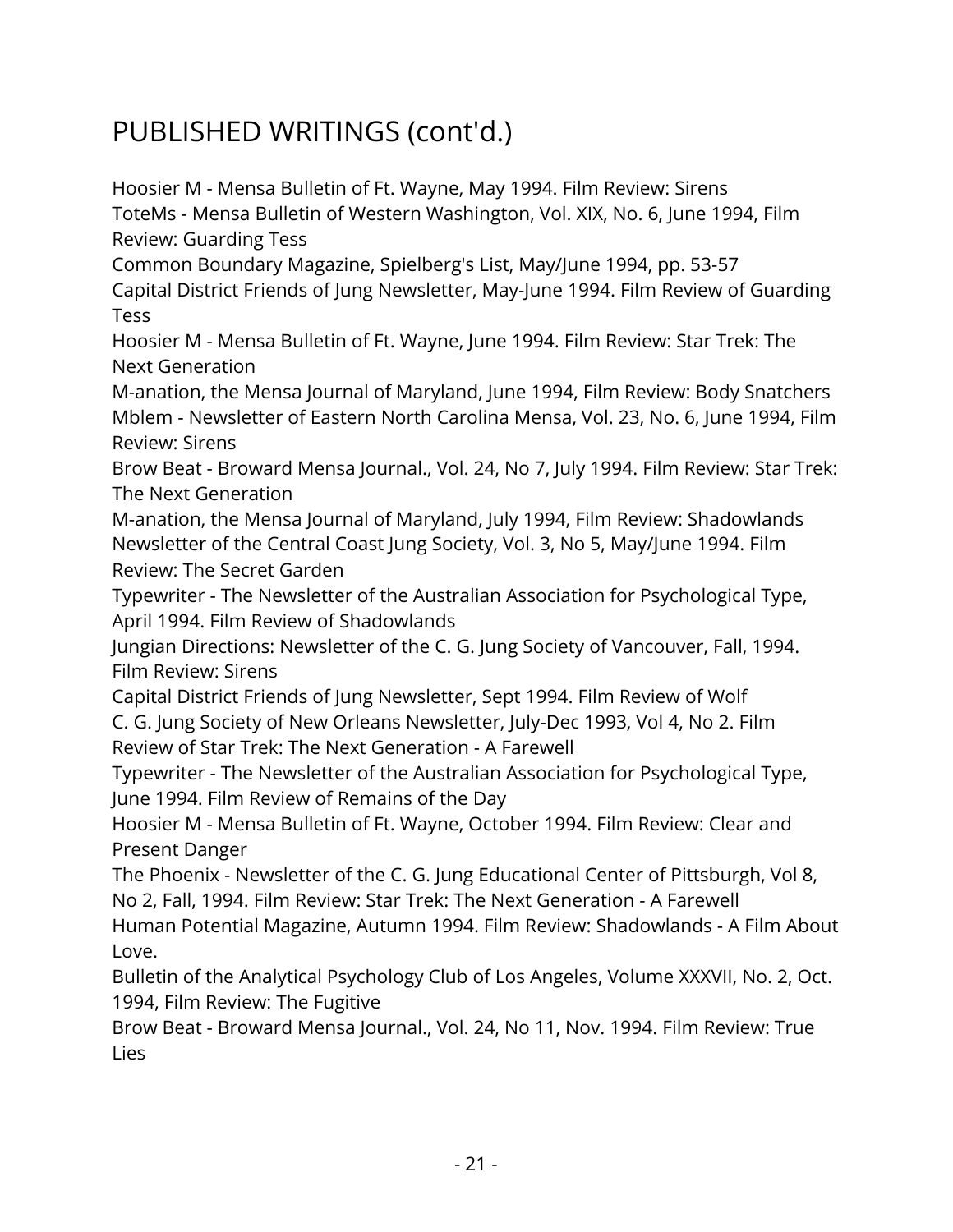Newsletter of the Central Coast Jung Society, Vol. 4, No 1, Sept./Oct. 1994. Film Review: True Lies

Col-M, The Newsletter of the Columbus Area Mensa, Vol. 24, No. 12, December 1994. Film Review: Star Trek: The Next Generation - A Farewell

Hoosier M - Mensa Bulletin of Ft. Wayne, December 1994, Film Review: True Lies Brow Beat - Broward Mensa Journal., Vol. 21, No 1, January 1995. Film Review: Interview with the Vampire

Newsletter of the Central Coast Jung Society, Vol. 4, No 2, November/December 1994. Film Review: Interview with the Vampire

Hoosier M - Mensa Bulletin of Ft. Wayne, January 1995. Film Review: Pulp Fiction M-anation, the Mensa Journal of Maryland, January 1995, Film Review: Clear and Present Danger

Bulletin of the Analytical Psychology Club of Los Angeles, Volume XXXVII, No. 5, Feb. 1995, Film Review: Star Trek: The Next Generation

M-anation, the Mensa Journal of Maryland, Feb. 1995, Film Review: Mary Shelley's Frankenstein

Magic Blend Magazine, April 1995, pp 56-57. Star Trek: The Next Generation - A Farewell

The Phoenix - Newsletter of the C. G. Jung Educational Center of Pittsburgh, Vol 9, No 1, Spring, 1995. Film Review: Serial Mom

Col-M, The Newsletter of the Columbus Area Mensa, Vol. 25, No. 3, March 1995. Film Review: Immortal Beloved

M-anation, Mensa Bulletin of Maryland, March 1995, Film Review: Star Trek: Voyager

Hoosier M - Mensa Bulletin of Ft. Wayne, March 1995. Film Review: Interview with the Vampire

Brow Beat - Broward Mensa Journal., Vol. 25, No 4, April 1995. Film Review: Jungle Book

Bulletin of the Analytical Psychology Club of Los Angeles, Volume XXXVII, No. 8, Apr. 1995, Film Review: Secret Garden

Newsletter of the Central Coast Jung Society, Vol. 4, No 3, January/February 1995. Film Review: Jungle Book

Hoosier M - Mensa Bulletin of Ft. Wayne, April 1995. Film Review: Mary Shelley's Frankenstein

The Medical Hypnoanalysis Journal, Volume X, No 1, March 1995, pg 199. Film Review: Dead Again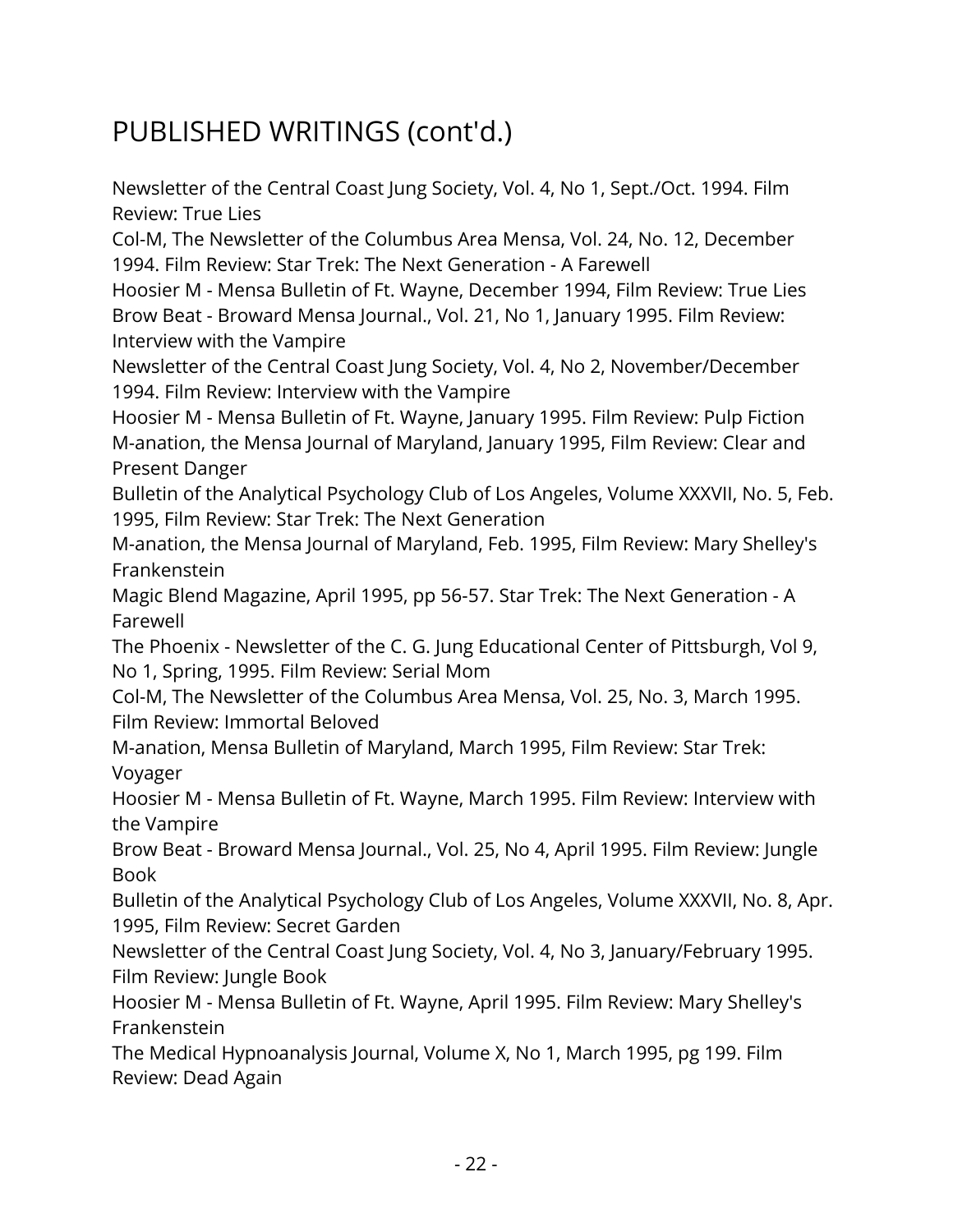M-anation, Mensa Bulletin of Maryland, April 1995, Film Review: Seriel Mom Col-M, The Newsletter of the Columbus Area Mensa, Vol. 25, No. 5, May 1995. Film Review: Forrest Gump Hoosier M - Mensa Bulletin of Ft. Wayne, May 1995. Film Review: The Jungle Book Newsletter of the Central Coast Jung Society, Vol. 4, No 4, March/April 1995. Film Review: Star Trek: Voyager Col-M, The Newsletter of the Columbus Area Mensa, Vol. 26, No. 6, June 1995. Film Review: Forrest Gump M-anation, the Mensa Journal of Maryland, June 1995, Film Review: Immortal Beloved Hoosier M - Mensa Bulletin of Ft. Wayne, June 1954. Film Review: Star Trek: Voyager Newsletter of the Central Coast Jung Society, Vol. 4, No 5, May/June, 1995. Film Review: Pulp Fiction Hoosier M - Mensa Bulletin of Ft. Wayne, August 1995. Film Review: Immortal Beloved C. G. Jung Society of New Orleans Newsletter, Vol 4, No. 2, July-Dec 1995. Television Review: Star Trek: Voyager Col-M, The Newsletter of the Columbus Area Mensa, Vol. 25, No. 10, October 1995. Film Review: Babe The Medical Hypnoanalysis Journal, Volume X, No 2, June 1995, pg 199. Film Review: Sunset Blvd. Capital District Friends of Jung Newsletter, September 1994. Film Review of Don Juan de Marco. Newsletter of the Central Coast Jung Society, Vol. 5, No 1, Nov./Dec. 1993. Film Review: Clear and Present Danger Bulletin of the Analytical Psychology Club of Los Angeles, Vol. 38, No. 10, June 1996. Film Review: Immortal Beloved The Medical Hypnoanalysis Journal, Volume XI, No 2, June 1996, pg 79. Film Review: From Dusk Till Dawn: Low Culture and a Concern for the Spiritual The Blue Book, Orange Coast College Literary Magazine, 1996, Film Analysis: Pinocchio. I

Orange Coast College Campus Reporter, Vol 38, No 2, August 29, 1996, Film Review: The Nutty Professor

The Medical Hypnoanalysis Journal, Volume XI, No 3, September 1996, pg 118. Film Review: Dolores Claiborn

Hiroshima Signposts, No 12, 1996. Film Review: Big Night & amp; Jack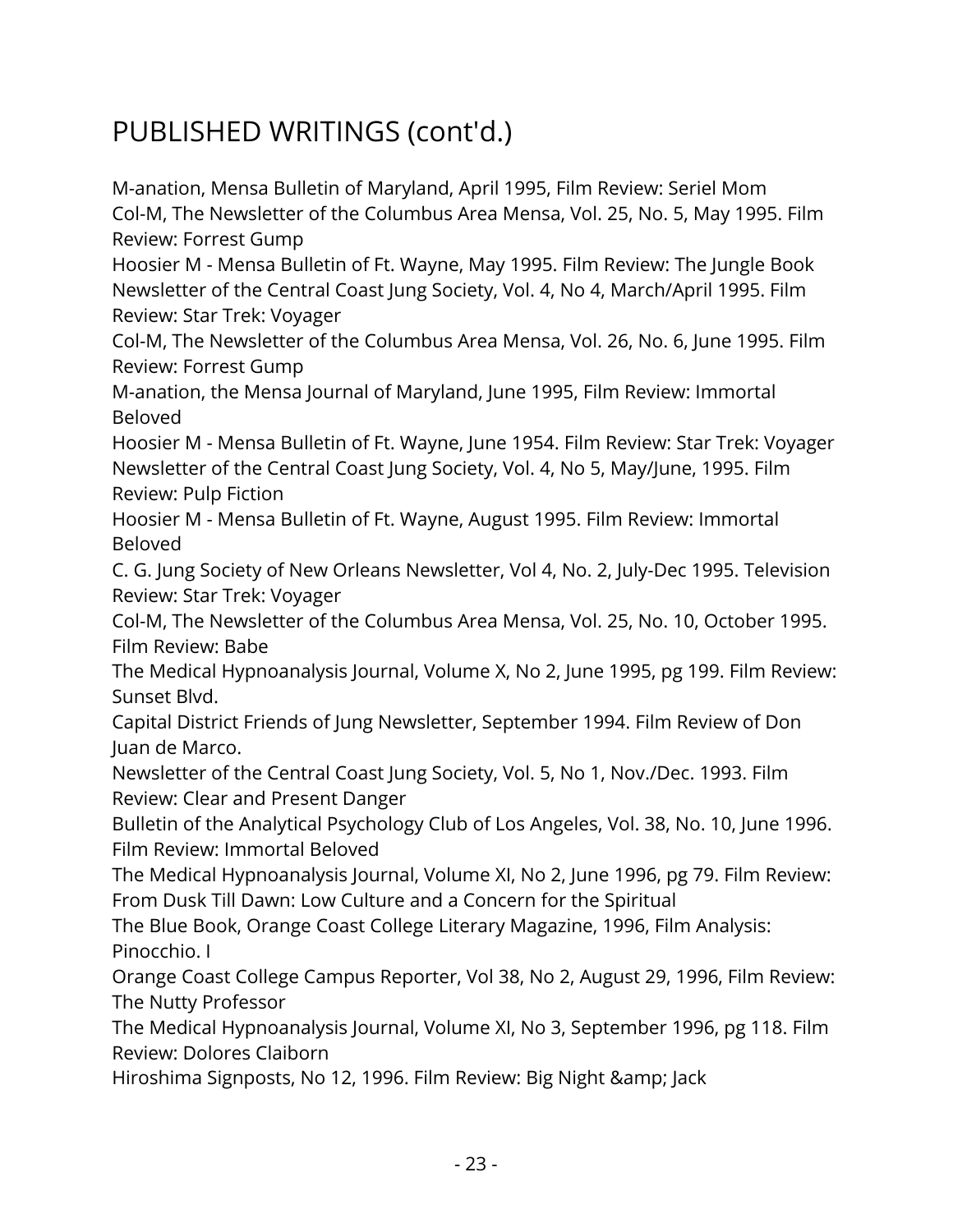C. G. Jung Society of News Orleans Newsletter, Vol 6, No. 1, January 1997. Film Review: Ransom Orange Coast College Reporter, Orange Coast College, Costa Mesa, CA, Vol 38, No. 19, Feb 6, 1997. Film Review: Beavis and Butt-Head Orange Coast College Reporter, Orange Coast College, Costa Mesa, CA, Vol 38, No. 2, August 26, 1996. Film Review: The Nutty Professor Hiroshima Signposts, No 1, 1997. Hiroshima, Japan, Film Review: Ransom & Romeo + Juliet Hiroshima Signposts, No 4, 1997. Hiroshima, Japan, Film Reviews: Evita, Kolya, and Star Wars Queer Quarterly, Fall, 2021

## LECTURES AND WORKSHOPS

Instructor for the "Creative Experience Workshop," Friends of Photography, Carmel, CA, 1974

Speaker, National Convention of the Society for Photographic Education,

Minneapolis, MN, "Subliminal Sex in Advertising," 1976

Speaker, Visual Studies Workshop, Rochester, NY, "Subliminal Sex in Advertising," 1976

Speaker, Rochester Institute of Technology, Rochester, NY, "Subliminal Sex in Advertising," 1976

Speaker, Minneapolis Institute of Art and Design, Minneapolis, MN, "Subliminal Sex in Adver-tising," 1976

Speaker, University of Northern Iowa, Cedar Falls, IA, "Subliminal Sex in Advertising," 1976

Speaker, University of California, Los Angeles, CA, "Contemporary Photography in America," 1976

Workshop on Photographic Criticism and Analysis, University of Northern Iowa, Cedar Falls, IA, 1976

Speaker, Lone Mountain College, San Francisco, CA, "Subliminal Sex in Advertising," 1976.

Speaker, Northern Virginia Community College, Arlington, VA, "Subliminal Sex in Advertis-ing," 1976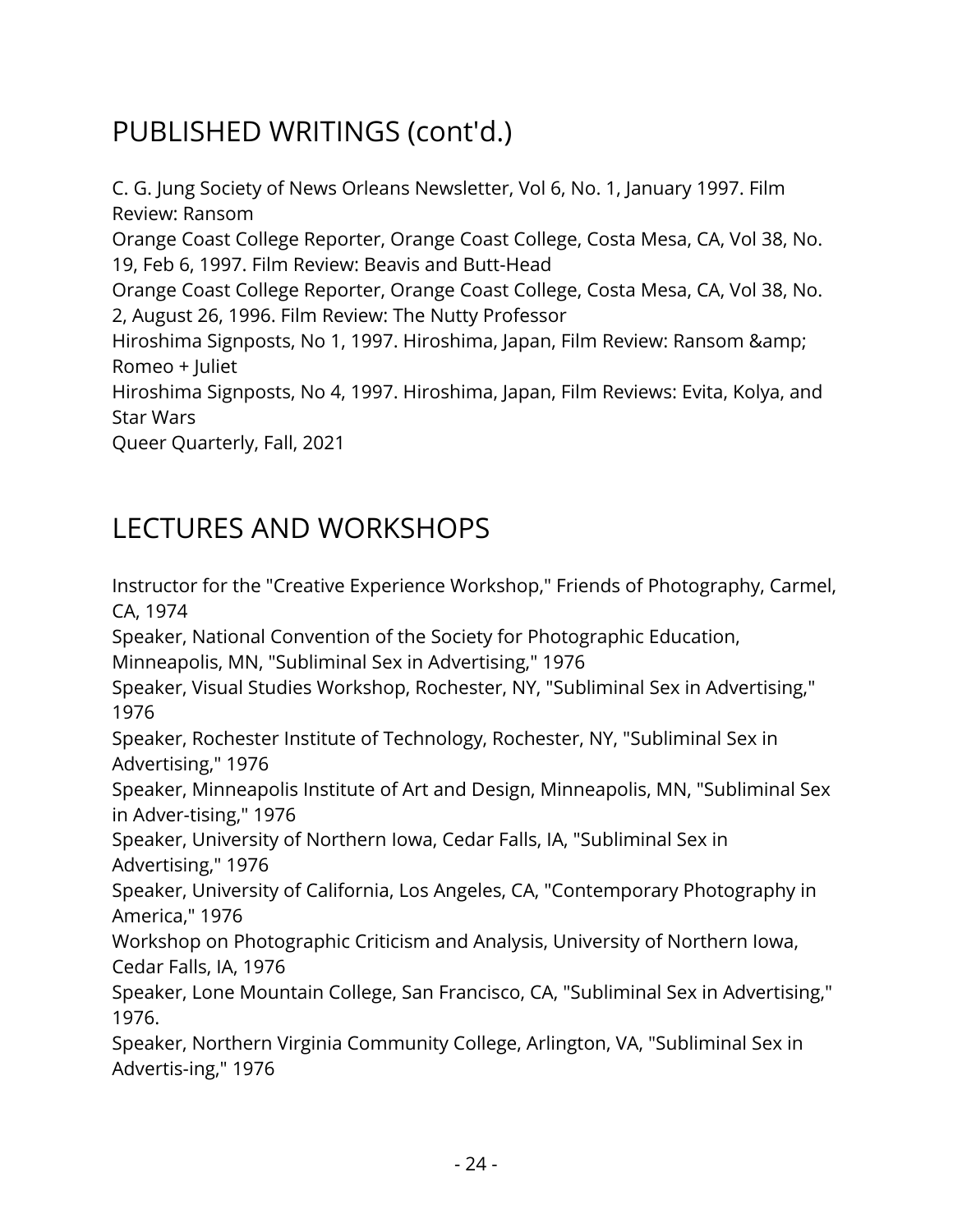Speaker, National Convention of the Society for Photographic Education, New York City, "Perceptual Problems in Photographs," 1977 Speaker, University of California, Irvine, CA, "Color Photography and Art Issues," 1977 Workshop, California Institute of the Arts, Valencia, CA, "Color Photography: Problems and Answers," 1978 Speaker, University of California, Los Angeles, CA, "Color Photography and Art Issues," 1978 Speaker, California State University, Fullerton, CA, "Color Photography and Art Issues," 1978 Speaker, Los Angeles Center for Photographic Studies, Los Angeles, CA, "Women Photogra-phers of the 19th and 20th Centuries," 1979 Speaker, Newport Harbor Art Museum, Newport Beach, CA, "Collecting Photographs," 1979 Speaker, University of New Mexico, Albuquerque, NM, "Perceptual Problems in Visual Pornog-raphy," 1980 Workshop, University of Texas, El Paso, TX, "Photographic Criticism," 1980 Speaker, University of Northern Texas, Denton, TX, "Subliminal Sex in Advertising," 1980 Speaker, Sam Houston State University, Huntsville, TX, "Photographic Criticism," 1980 Speaker, Louisiana Technical University, Ruston, LA, "Photographs of Arthur Taussig," 1980 Speaker, Visual Studies Workshop, Rochester, NY, "Photographs of Arthur Taussig," 1980 Speaker, California Institute of the Arts, Valencia, CA, "Photographs of Arthur Taussig," 1980 Speaker, University of California, Santa Barbara, CA, "Subliminal Sex in Advertising Photogra-phy," 1980 Speaker, Phoenix College, Glendale, AZ, "Subliminal Sex in Advertising Photography," 1981 Speaker, University of Texas, El Paso, TX, "Systems in Contemporary Photography," 1981 Speaker, University of Northern Texas, Denton, TX, "Systems in Contemporary

Photography," 1981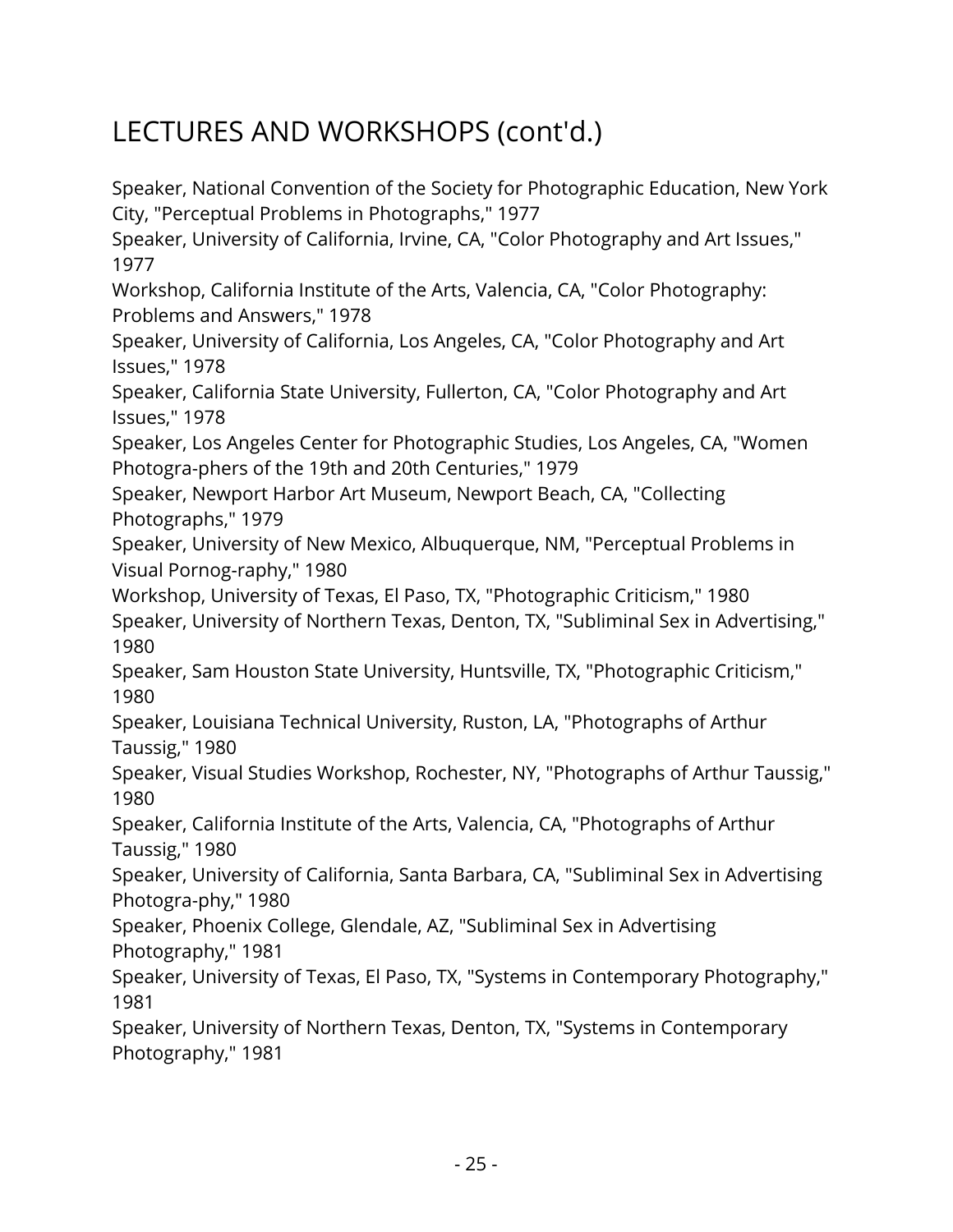Speaker, National Convention of the Society for Photographic Education, Colorado Springs, CO, "The Maidenform Woman and the Marlboro Man," 1982 Speaker, Columbia College, Chicago IL, "The Maidenform Woman and the Marlboro Man," 1982 Speaker, Prairie State College, Chicago Heights, IL, "Subliminal Sex in Advertising Photog-ra-phy," 1982 Speaker, National Conference of the Society for Photographic Education, Philadelphia, PA, "The Work of Arthur Taussig," 1983 Speaker, Regional Conference of the Society for Photographic Education, Phoenix, AZ, "Sex in Advertising - Subliminal and Otherwise," 1983 Speaker, Kansas City Art Institute, Kansas City, KS, "Sex in Advertising - Subliminal and Otherwise," 1983 Speaker, University of Florida, Tallahassee, FL, "Sex in Advertising - Subliminal and Other-wise," 1985 Speaker, Art Center College of Design, Pasadena, CA, "Sex in Advertising - Subliminal and Otherwise," 1986 Speaker, Westminster High School, Huntington Beach, CA, "Sex in Advertising - Subliminal and Otherwise," 1986 Workshop, Butte College, Oroville, CA, "Advanced Color Masking Techniques," 1986 Speaker, Orange County Mensa Regional Gathering, "Star Trek II: Wrath of Kahn - A Mythi-cal/Religious Analysis," 1986 Speaker, Art Center College of Design, Pasadena, CA, "The Work of Arthur Taussig," 1987 Workshop, Orange coast College Community Services, Costa Mesa, CA, "Kids Watching TV: How Parents Can Cope," 1987 Speaker, Southeast Center for Photo/Graphic Studies, Dayton Beach Community College, Daytona Beach, FL, "Advertising and the American Mind: Toward a Visual Archaeology," 1988

Speaker, Rancho Santiago College, "Slasher Films - The Art History of a Film Monster," Santa Ana, CA 1993

Newport Harbor Art Museum, Newport Beach, CA, The Fall of the Intellect - The Blue Angel, 1993

Newport Harbor Art Museum, Newport Beach, CA, The Virgin/Whore Split in a Single Film - Blonde Venus, 1993

Newport Harbor Art Museum, Newport Beach, CA, Destry Rides Again Powerful Women in Westerns, 1993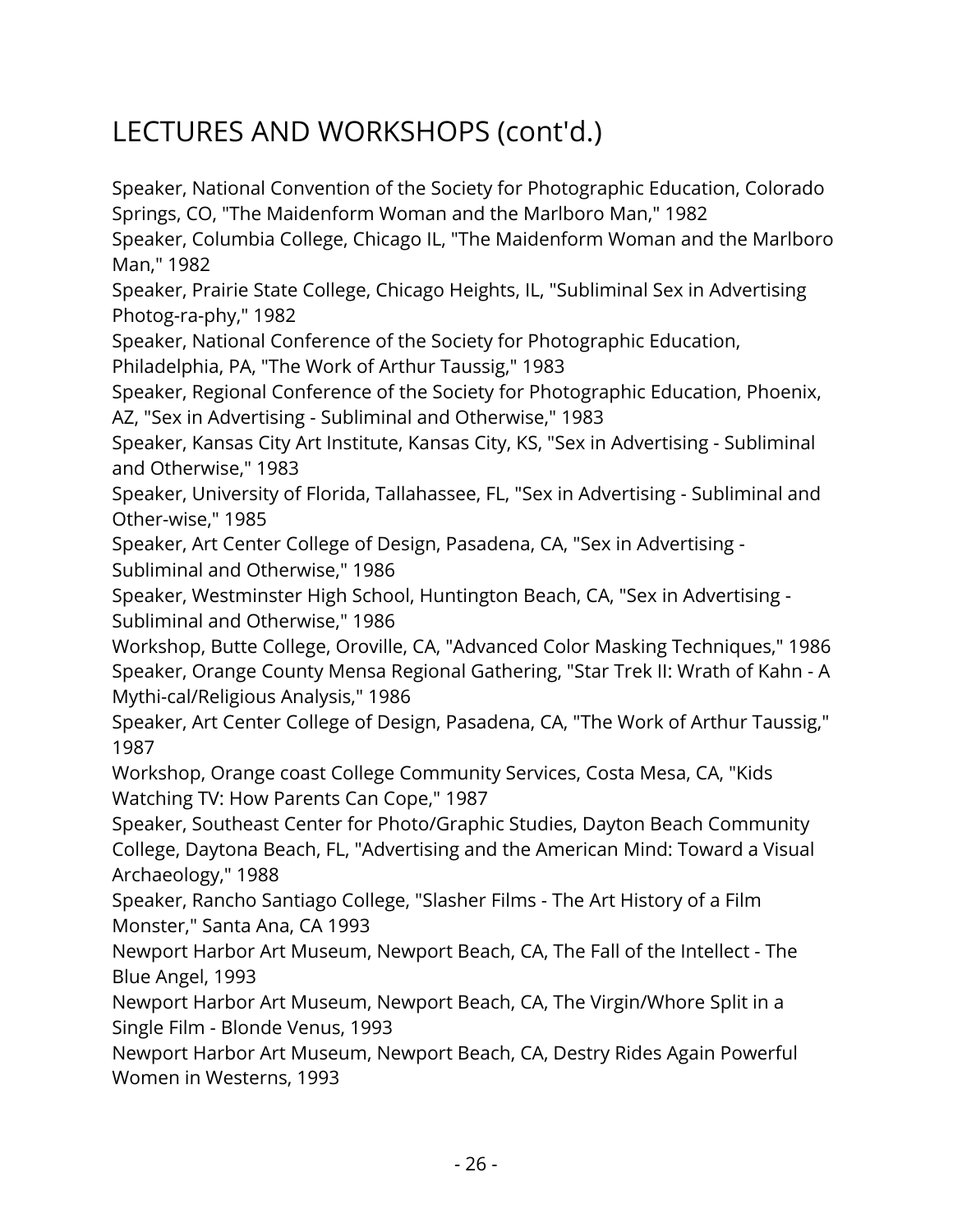Newport Harbor Art Museum, Newport Beach, CA, Witness for the Prosecution - Women Who Control, 1993 Newport Harbor Art Museum, Newport Beach, CA, The Cabinet of Dr. Caligari and German Expressionist Art, 1993 Newport Harbor Art Museum, Newport Beach, CA, Nosferatu - The Archetypal Vampire, 1993 Beverly Hills Public Library, "Cinema, Sex, and Society," Workshop with Dr. Geoffrey Hill, Beverly Hills, CA, 1993 Orange Coast College, "Slasher Films - The Art History of a Film Monster," Faculty Lecture for Flex Day Activities, Costa Mesa, CA, 1993 California Association of Resource Specialists Annual Convention, "Slasher Films - The Art History of a Film Monster," Irvine, CA, 1993 Association of Psychological Types, "Alfred Hitchcock's Rear Window - A Metaphor of the Mind, Irvine, CA, 1993 Newport Harbor Art Museum, Newport Beach, CA, Orson Welles' The Trial, 1994 Newport Harbor Art Museum, Newport Beach, CA, Orson Welles' Citizen Kane and the Mother Complex, 1994 Newport Harbor Art Museum, Newport Beach, CA, Orson Welles' Lady from Shanghai, 1994 Newport Harbor Art Museum, Newport Beach, CA, Orson Welles' Touch of Evil/Touch of Genius, 1994 Newport Harbor Art Museum, Newport Beach, CA, Busby Berkeley's 42nd Street - Machine Age Choreography, 1994 Newport Harbor Art Museum, Newport Beach, CA, The Psycho-Social Choreography of Hermes Pan & amp; Top Hat, 1994 Newport Harbor Art Museum, Newport Beach, CA, Post-Modernist Sensitivities in Singin' in the Rain, 1994 Newport Harbor Art Museum, Newport Beach, CA, Charles Laughton's Four Fathers in Hunchback of Notre Dame, 1994 Newport Harbor Art Museum, Newport Beach, CA, The Devouring Father in The Big Clock, 1994 Newport Harbor Art Museum, Newport Beach, CA, Night of the Hunter - Religious Horror, 1994 Newport Beach Public Library, July 12, 1994. Stagecoach - An Archetypal Film and a

Literary Heritage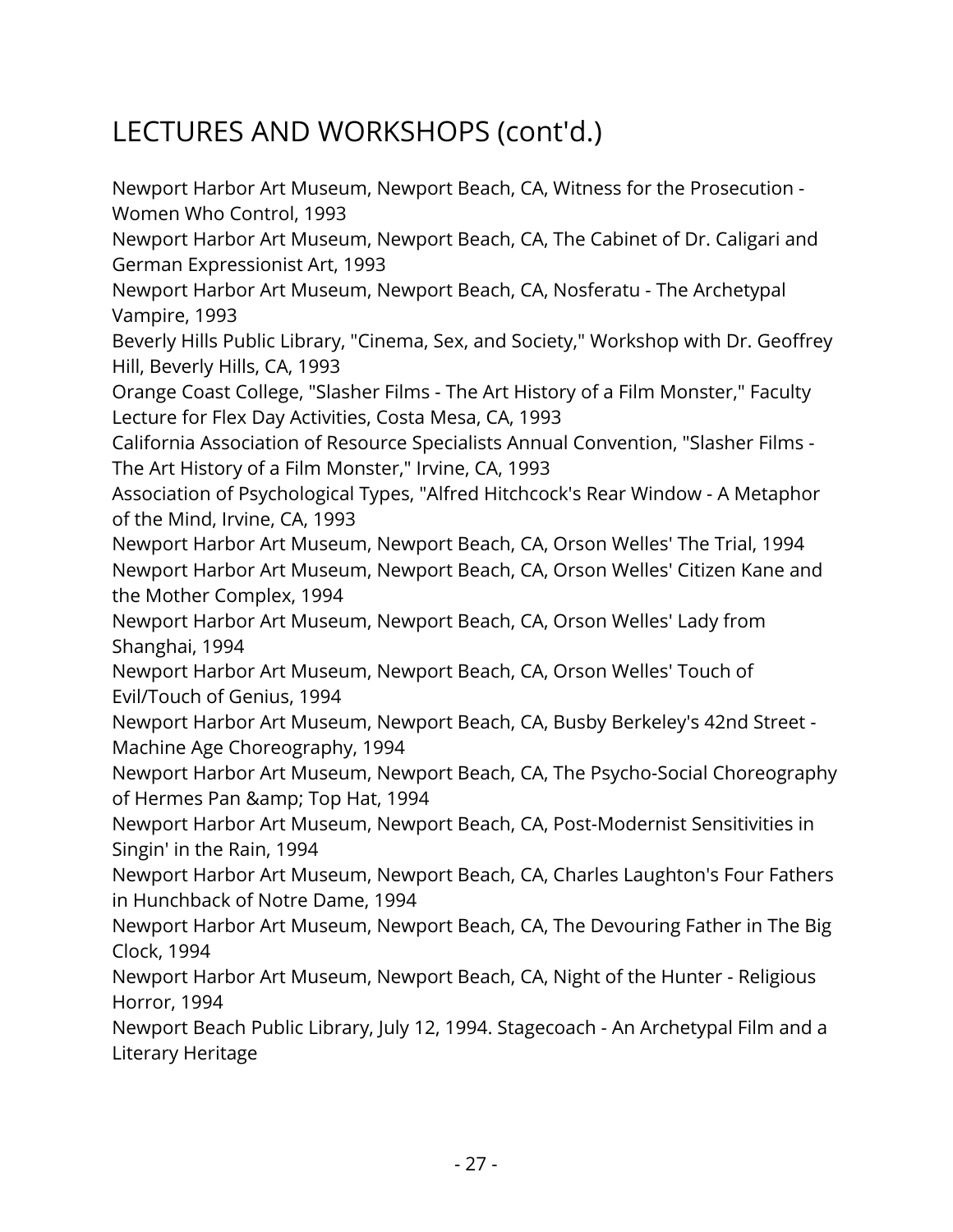California State University, Fullerton, Cinema Artists Society, October 27, 1994. North by Northwest - Alfred Hitchcock's Multilayered Complexity Lecture - 1996 Jacobson Conference on Archetypal Approaches to Popular Culture, Creighton University, Omaha, Nebraska. Star Trek as Myth. June 2, 1996 Lecture - Muchenthaler Cultural Center, Fullerton, CA, August 17, 1996, George Melies and the Birth of Cinema

Orange County Museum of Art, April 25, 1997, Laura, Corruption and Film Noir Orange County Museum of Art, May 16, 1997, Double Indemnity, and the Femme Fatale

Orange County Museum of Art, June 13, 1997, The Third Man

### PUBLISHED IMAGES

"Our Own Artists, Art in Orange County," Ex. Cat., Newport Harbor Art Museum, Newport Beach, CA, 1971 (one image, Scana-Mural)

Afterimage, Visual Studies Workshop, Rochester, NY, Vol. 3, Nos. 1-2, May-June, 1975 (one image)

Artweek, San Francisco, July 26, 1975 (one image)

Untitled #9, Friends of Photography Quarterly, Carmel, CA, 1975 (two images, 3M Color-In-Color Process)

Exposure, Journal of the Society for Photographic Education, NY, Vol. 12, No. 3, September 1975 (one image)

Untitled #11, Friend of Photography Quarterly, Carmel, CA, 1976 (one image, color photograph)

"Translations," Ex. Cat., Cornell University, Ithaca, NY, 1978, one image (Scana-Mural)

"Contemporary California Photography," Ex. Cat., Camera Work Gallery, San Francisco, CA, 1978, (one image, color photograph)

Borden, Janet, ed., "Robert Freidus Gallery Catalog," NY, 1979 (five images) Euclaire, Sally, "The New Color Photography," Abbeville Press, NY, 1981 (three images

International Society of Copier Artists Quarterly, Vol. 1, No 1, March 1982 (one image)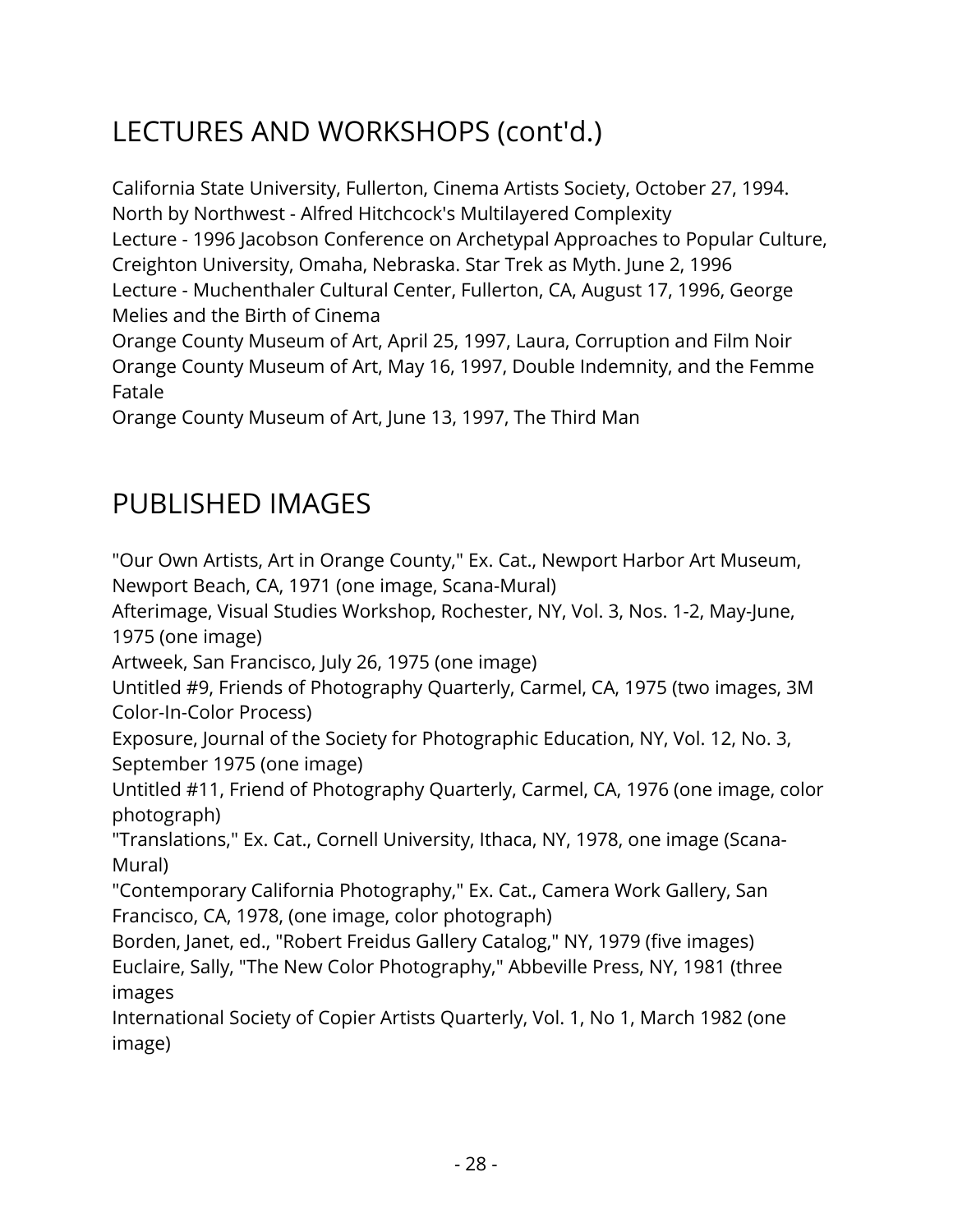# PUBLISHED IMAGES (cont'd.)

International Society of Copier Artists Quarterly, Vol. 2, No 3B, January 1983 (one image)

International Society of Copier Artists Quarterly, Vol. 3, No 2, Winter, 1984 (one image)

International Society of Copier Artists Quarterly, Vol. 5, No 2, Winter, 1987 (two image)

Peterson, Christian A., "Photographs Beget Photographs," Ex. Cat., Minneapolis Institute of the Arts, Minneapolis, MN, 1987, three images (including cover) D'Emilio, Sandra, Susan Campbell, and John Kessell, "Spirit and Vision: Images of Rancho de Taos Church," Museum of New Mexico Press, NM, 1986 (one image) International Society of Copier Artists Quarterly, Vol. 6, No 2, Winter, 1987 (one image)

Lindman, Peter, "Photographs Beget Photographs," Arts, Minneapolis Institute of the Arts, Janu-ary, 1987 (one image)

Remes, Vladimir, "Fotografie 'Dela Fotografie," Ceskoslavenská Fotografie, Czechoslovakia, Vol. 39, No. 7, 1988, pp. 294-295 (two images)

Queer Quarterly, Fall 2021

#### PORTFOLIOS

"Silver See," published by the Los Angeles Center for Photographic Studies, Los Angeles, CA, 1976 (one image)

"New California Views," published by Landweber/Artists, Los Angeles, CA, 1979, (one image)

"Shooting Stars," privately published, Newport Beach, CA, 1987 (ten images)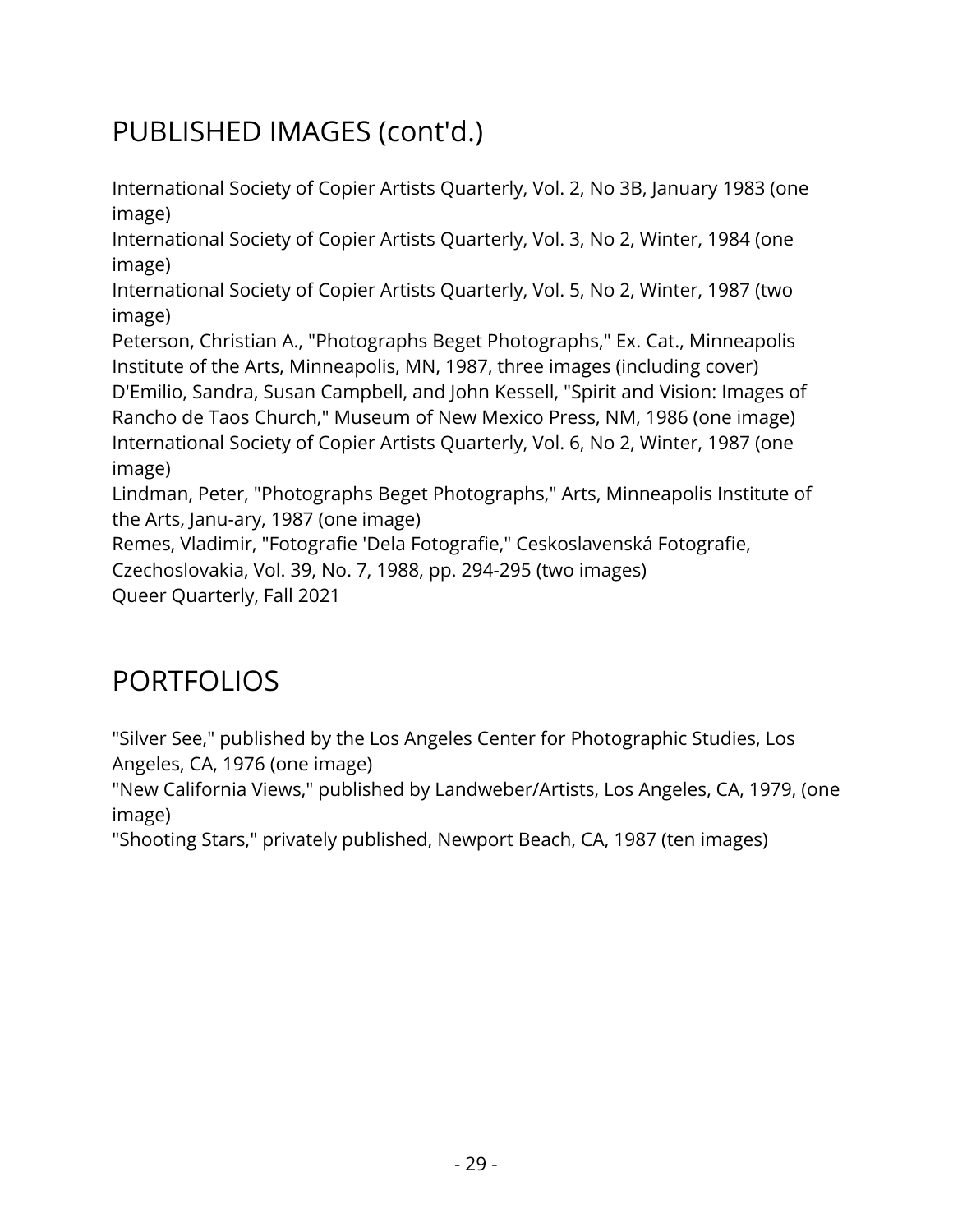#### REVIEWS

Buffam, Richard, "Suiting the Words to the Pictures," Los Angeles Times, Dec. 29, 1979

Duke, Shearlean, "Camera Shows More Than Images," Los Angeles Times, Dec. 26, 1979

Fisher, Hal, "Contemporary California Photography," Afterimage, Visual Studies Workshop, Rochester, NY, Vol. 6, No. 4, Nov. 1978

Ffrench-Frazier, Nina, "Beauty in the Ordinary," Art News, NY, Summer, 1977 Gardner, Colin, "Tell Me A Story, Sing Me A Song - Six Complex Narratives," Art Week, Aug. 13, 1983

Garver, Thomas, "Our Own Artists: Art in Orange County," Ex. Cat. Newport Harbor Art Museum, Newport Beach, CA, 1979

Grundberg, Andy, and Julia Scully, "Currents - American Photography Today," Modern Photog-raphy, NY, Oct. 1980

Grundberg, Andy, "Exploiting the Glut of Existing Imagery," New York Times, Jan. 31, 1982, p. D-29

Goodman, Ellen, "Arthur Taussig," Art Magazine, NY, Feb., 1979

Hugunin, James," Bark, Taussig: Photobooth Pieces," Afterimage, Visual Studies Workshop, Rochester, NY, Apr. 1979

Lifson, Ben, "1978 and All That," The Village Voice, NY, Jan. 8, 1979, p. 59 Lindman, Peter, "Photographs Beget Photographs," Arts, Minneapolis Institute of the Arts, Jan. 1987, pp. 16-19

Martin, Mary Abbe, "Institute Exhibit Revitalizes Famous Photos," Minneapolis Star and Tribune, Feb. 1, 1987, pp. 8-G - 9-G

McDurrah, Fred, "Arthur Taussig," The Village Voice, NY, Nov. 17, 1978, p. 25 Muffoletto, Robert, "A Gallery Full of Color," Wisconsin Photographer, Oct. 1979, p. 24

Osborn, Suzanne, "Los Angeles Photo Visionaries," Artweek, Feb. 28, 1976, p. 12 Plagens, Peter, "Collector's Eye," New West Magazine, Los Angeles, CA, Nov. 1978, pp. 83-98

Portner, Dinah, "The L.A. Photo Scene," L. A. Weekly, Los Angeles, CA, Vol. 1, No. 9, Feb. 2, 1979

Remes, Vladimir, "Fotografie 'Dela Fotografie," Ceskoslavenská Fotografie, Czechoslovakia, Vol. 39, No. 7, 1988, pp. 294-295

Wooding, Marcia, "Arthur Taussig, An Interview with An Art Person," 35-mm Photography, NY, Spring, 1979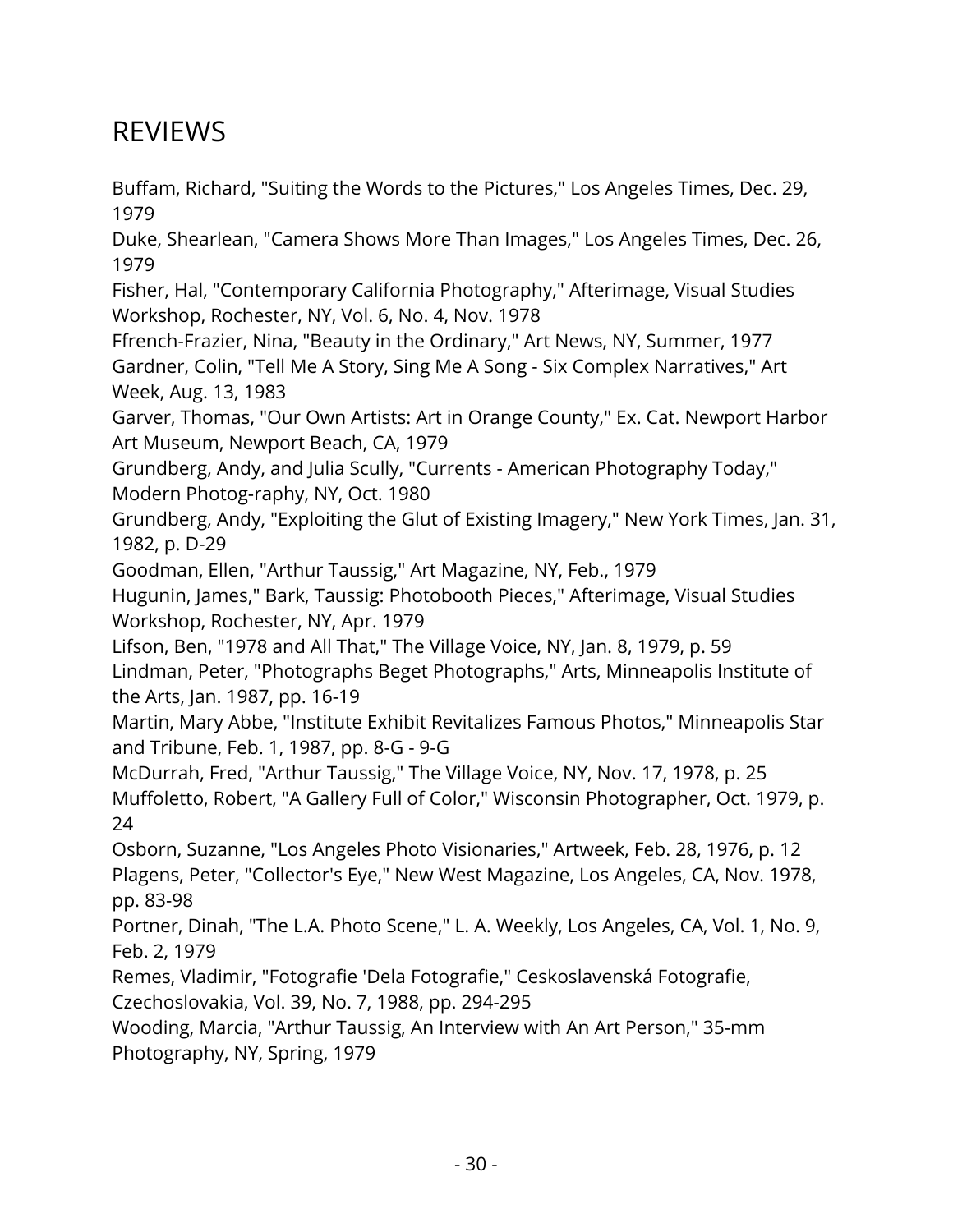## REVIEWS (cont'd.)

Schomaker, Kristine, Art & amp; Cake: A Contemporary Art Magazine with a Focus on the Los Angeles Art Scene, Mar 4, 2019 Auriens, Chelsea, "Restelss Creative" Financial Times, London, 2019 Ross, Karrie, "Exhibition: Coastline Community College" 2019 Cohen, Alex. "At South By Southwest, A 71-Year-Old Guitarist Makes A Belated Debut," Morning Edition, National Public Radio, Retrieved 14 March 2013

#### VIDEO AND ANIMATION

Ten Top Pop Pix Hits - Electronic Erasures, Video Tape, 20 min., 1980. Darkness Falls; Midnight Blossoms #366 https://www.youtube.com/watch?v=txoezPWzqdY Darkness Falls; Midnight Blossoms #9 https://www.youtube.com/watch?v=KmSU3JbddmE Darkness Falls; Midnight Blossoms #153 https://www.youtube.com/watch?v=1bKTGOkvIuo Darkness Falls: Midnight Blossoms #1 https://www.youtube.com/watch?v=w6t8Uy7xieA Darkness Falls: Midnight Blossoms #4 https://www.youtube.com/watch?v=qufxvsWYl4U Darkness Falls: Midnight Blossoms #3 https://www.youtube.com/watch?v=qG9ndwsHZRg Darkness Falls: Midnight Blossoms #244 https://www.youtube.com/watch?v=Ve1Wukn9r5g Darkness Falls: Midnight Blossoms #2 https://www.youtube.com/watch?v=he\_AScyjpDQ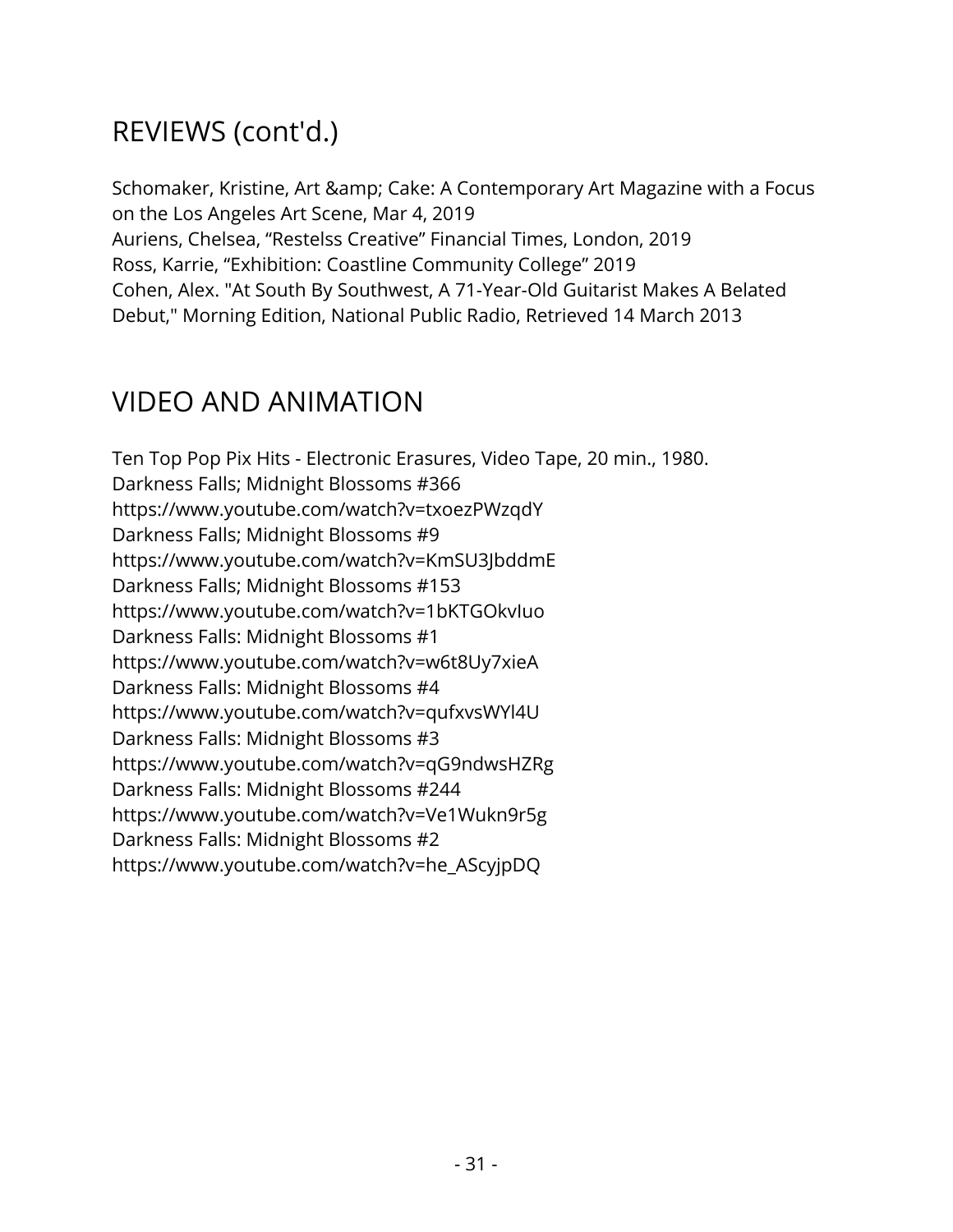## ILLUMINATED BOOKS

Through the Looking Glass and What Alice Found There by Lewis Carroll. 2015 Alice in Wonderland by Lewis Carroll The Tempest by William Shakespeare The Tragical History of Hamlet, Prince of Denmarke by William Shakespeare The Trial by Franz Kafka Ulysses by James Joyce The Apocalypse of Saint John the Divine Don Quixote by Miguel de Cervantes The Divine Comedy by Dante Alighieri

## BOOKS

A is for Alliteration – An Alphabet Book for Adults and Children

#### CHOREOGRAPHY

The Garden Planet Revisited, with Lin Hixon and Jacki Apple, performed at the Washington Project for the Arts, Washington, D.C., 1982 Charlie's Soliloquy, with Jacki Apple, performed at the New Cabrillo Museum, San Pedro, CA, 1983 Swing Kids, with Betty Yang, for Dance World Ballroom Dance Studio, performed at Interna-tional Festival, Pomona, CA, 1994

#### MUSICAL ACTIVITIES

Fate is Only Once, LP Phonograph recording, Talisman Records, Newport Beach, CA, 1975

Contemporary Folk Guitar: Leo Kotke, Robbie Basho, John Fahey and Arthur Taussig, LP Phonograph recording, Tacoma Records, Berkeley, CA, 1977 Numerical Canons I, composition for nine voices, performed at the Susan Spiritus Gallery, Newport Beach, CA 1979